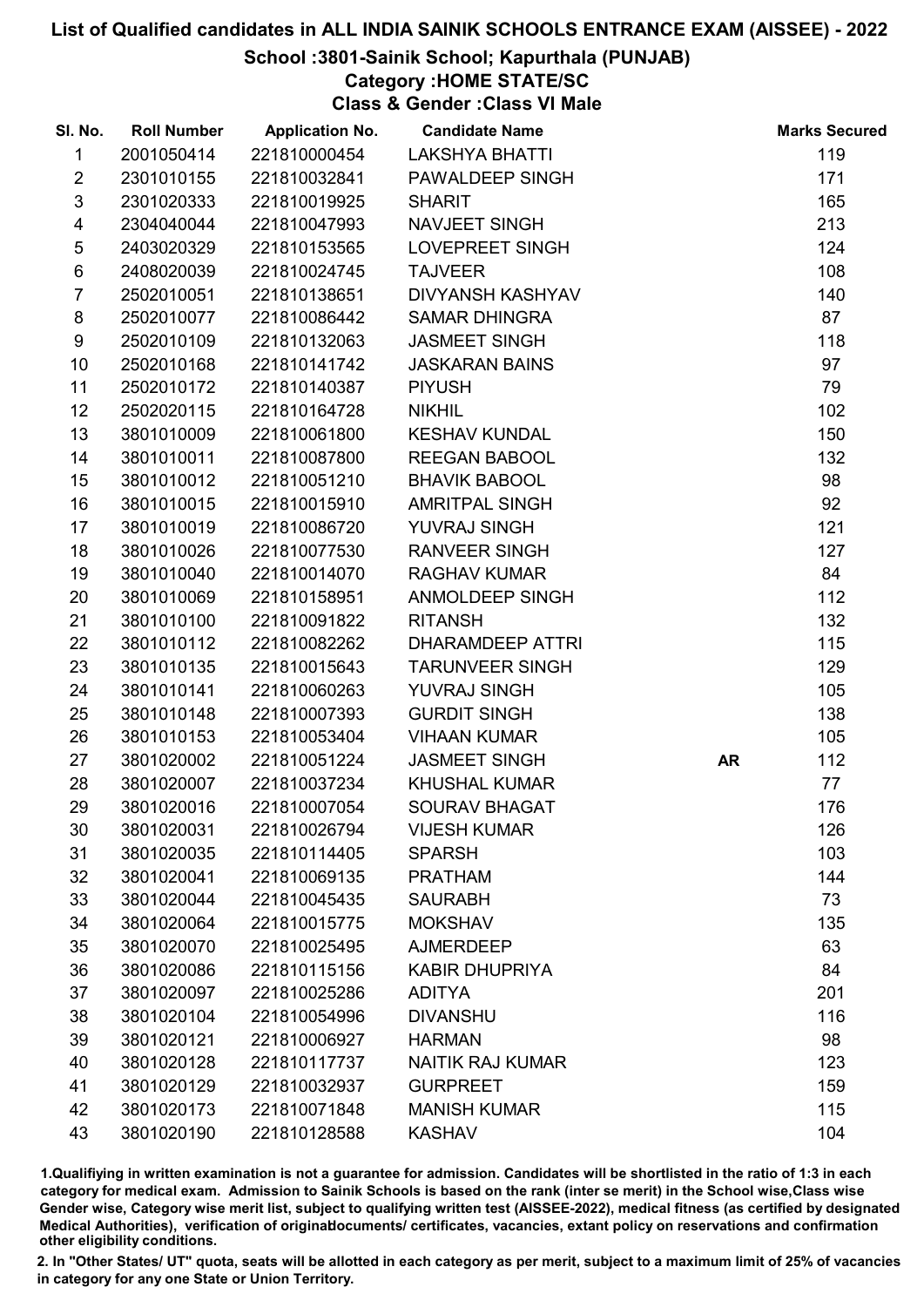### School :3801-Sainik School; Kapurthala (PUNJAB)

## Category :HOME STATE/SC

Class & Gender :Class VI Male

| SI. No. | <b>Roll Number</b> | <b>Application No.</b> | <b>Candidate Name</b>         |           | <b>Marks Secured</b> |
|---------|--------------------|------------------------|-------------------------------|-----------|----------------------|
| 44      | 3801020203         | 221810149409           | <b>GURTAJPREET SINGH GILL</b> |           | 165                  |
| 45      | 3801020205         | 221810168709           | <b>ARYAN BHAGAT</b>           |           | 88                   |
| 46      | 3801020222         | 221810066259           | <b>TANUJ CHALOTRA</b>         |           | 87                   |
| 47      | 3801020233         | 221810066089           | <b>SUKAND</b>                 |           | 112                  |
| 48      | 3802010018         | 221810196370           | <b>ARVINDJEET SINGH</b>       |           | 101                  |
| 49      | 3802010041         | 221810117722           | <b>AMNINDER SINGH</b>         |           | 106                  |
| 50      | 3802010048         | 221810003152           | NAVJOT SINGH                  |           | 129                  |
| 51      | 3802010078         | 221810122074           | <b>NAVRAJ SINGH</b>           |           | 144                  |
| 52      | 3802010088         | 221810013245           | <b>BIKRAM NAINKWAL</b>        |           | 81                   |
| 53      | 3802010089         | 221810088245           | <b>GURRAJ SINGH</b>           |           | 103                  |
| 54      | 3802010113         | 221810056556           | <b>HARMAN SINGH</b>           |           | 161                  |
| 55      | 3802010130         | 221810001757           | DIPANSHU AUTOLIYA             |           | 146                  |
| 56      | 3802010149         | 221810044658           | <b>BHAVJEET SINGH</b>         |           | 147                  |
| 57      | 3802010150         | 221810027368           | YUVRAJ SINGH                  |           | 111                  |
| 58      | 3802010165         | 221810034229           | <b>SUKHVEER SINGH</b>         |           | 107                  |
| 59      | 3802010181         | 221810069399           | <b>ASHMEET KUMAR</b>          |           | 85                   |
| 60      | 3803010001         | 221810153520           | <b>GURTAJPREET SINGH</b>      |           | 87                   |
| 61      | 3803010025         | 221810025250           | <b>SAKSHAM SAMYAL</b>         |           | 138                  |
| 62      | 3803010046         | 221810026511           | ARWINDER SINGH                | <b>AR</b> | 125                  |
| 63      | 3803010058         | 221810048141           | <b>ANUKUL</b>                 |           | 54                   |
| 64      | 3803010067         | 221810078951           | <b>NISHANT</b>                |           | 117                  |
| 65      | 3803010071         | 221810019071           | <b>MANEET SINGH</b>           |           | 134                  |
| 66      | 3803010074         | 221810133271           | <b>ARMAAN</b>                 |           | 244                  |
| 67      | 3803010114         | 221810088162           | ARSHDEEP SINGH                |           | 206                  |
| 68      | 3803010121         | 221810022872           | <b>BHARAT KUMAR</b>           |           | 140                  |
| 69      | 3803010142         | 221810145923           | <b>DIVNOOR SINGH</b>          |           | 101                  |
| 70      | 3803010143         | 221810010033           | <b>SHARANPREET SINGH</b>      |           | 157                  |
| 71      | 3803010179         | 221810155054           | <b>REEYAN PAL</b>             |           | 127                  |
| 72      | 3803010202         | 221810002835           | <b>DHRUV</b>                  |           | 201                  |
| 73      | 3803010203         | 221810049145           | <b>LOVEPREET SINGH</b>        |           | 127                  |
| 74      | 3803010229         | 221810069716           | <b>SHUVAM VOHRA</b>           |           | 93                   |
| 75      | 3803010248         | 221810006666           | <b>ABHIJOT SINGH</b>          |           | 153                  |
| 76      | 3803010249         | 221810031966           | <b>JASPARTAP SINGH</b>        |           | 138                  |
| 77      | 3803010266         | 221810023017           | <b>DAMANVEER SINGH</b>        |           | 129                  |
| 78      | 3803010273         | 221810026227           | <b>GURVIR SINGH</b>           |           | 217                  |
| 79      | 3803010275         | 221810136137           | <b>MANVEER SINGH</b>          |           | 79                   |
| 80      | 3803010302         | 221810143697           | <b>PARSHANT KUMAR</b>         |           | 105                  |
| 81      | 3803010326         | 221810008848           | <b>SOURAV KUMAR BHATIA</b>    |           | 100                  |
| 82      | 3803010338         | 221810091478           | <b>SUKHWINDER KUMAR</b>       | <b>AR</b> | 58                   |
| 83      | 3803010342         | 221810130388           | <b>GURSEWAK SINGH</b>         |           | 68                   |
| 84      | 3803010371         | 221810073059           | <b>ROHANDEEP SINGH</b>        |           | 114                  |
| 85      | 3803010373         | 221810112759           | <b>ASTIN DUGGAL</b>           |           | 112                  |
| 86      | 3804010003         | 221810057299           | <b>JASKARAN SINGH RANA</b>    |           | 78                   |

1.Qualifiying in written examination is not a guarantee for admission. Candidates will be shortlisted in the ratio of 1:3 in each category for medical exam. Admission to Sainik Schools is based on the rank (inter se merit) in the School wise,Class wise Gender wise, Category wise merit list, subject to qualifying written test (AISSEE-2022), medical fitness (as certified by designated Medical Authorities), verification of originablocuments/ certificates, vacancies, extant policy on reservations and confirmation other eligibility conditions.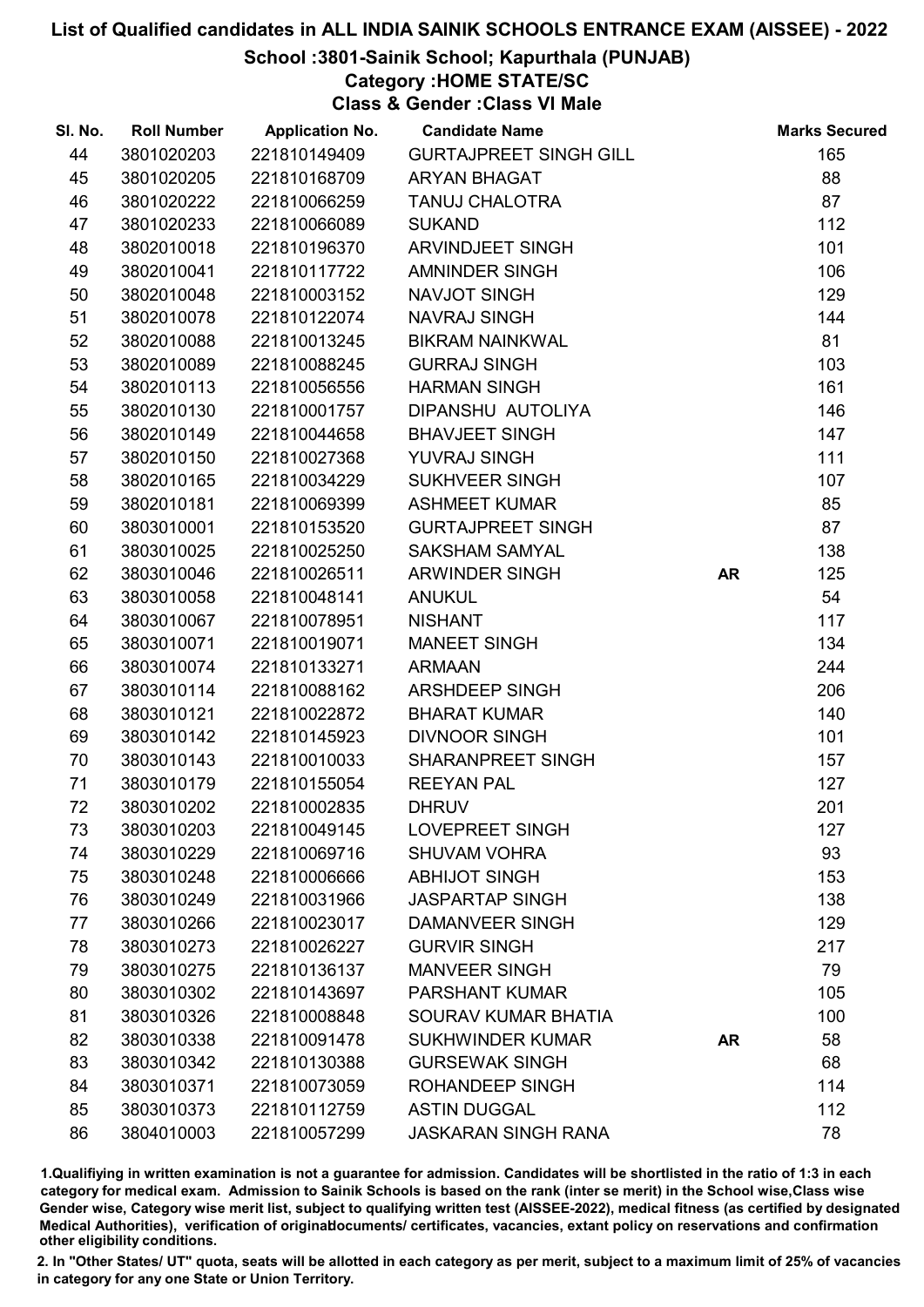### School :3801-Sainik School; Kapurthala (PUNJAB)

## Category :HOME STATE/SC

Class & Gender :Class VI Male

| SI. No. | <b>Roll Number</b> | <b>Application No.</b> | <b>Candidate Name</b>         |           | <b>Marks Secured</b> |
|---------|--------------------|------------------------|-------------------------------|-----------|----------------------|
| 87      | 3804010021         | 221810076090           | <b>KARTIK CHOPRA</b>          |           | 55                   |
| 88      | 3804010027         | 221810039411           | <b>TANVEER SINGH</b>          |           | 73                   |
| 89      | 3804010052         | 221810013712           | <b>KANISHK</b>                |           | 130                  |
| 90      | 3804010080         | 221810160294           | <b>MANOHAR SINGH</b>          |           | 110                  |
| 91      | 3804010082         | 221810040405           | <b>SEHAJPREET SINGH</b>       |           | 132                  |
| 92      | 3804010085         | 221810032215           | <b>HARSIMRAN SINGH</b>        |           | 89                   |
| 93      | 3804010131         | 221810002057           | <b>JOVANPREET SINGH</b>       |           | 79                   |
| 94      | 3804010149         | 221810134178           | <b>MANINDERJIT SINGH</b>      |           | 88                   |
| 95      | 3804010150         | 221810064788           | <b>BALJOT SINGH</b>           |           | 101                  |
| 96      | 3805010005         | 221810134654           | <b>KUMAR KARTIK</b>           |           | 154                  |
| 97      | 3805010008         | 221810132917           | <b>HARMANDEEP SINGH</b>       |           | 86                   |
| 98      | 3805010038         | 221810043041           | <b>ARMANDEEP SINGH</b>        |           | 116                  |
| 99      | 3805010041         | 221810006161           | <b>JAIDEEP SINGH BHAGANIA</b> |           | 135                  |
| 100     | 3805010053         | 221810104291           | SEHAJDEEP SINGH               |           | 145                  |
| 101     | 3805010054         | 221810172491           | <b>ARSHPREET SINGH</b>        |           | 125                  |
| 102     | 3805010077         | 221810135272           | <b>GURMAN SINGH</b>           |           | 96                   |
| 103     | 3805010109         | 221810088193           | <b>KARTIK</b>                 |           | 85                   |
| 104     | 3805010136         | 221810104174           | <b>AKASH DEEP</b>             |           | 111                  |
| 105     | 3805010141         | 221810090594           | <b>NITIN DULGACH</b>          |           | 74                   |
| 106     | 3805010149         | 221810118845           | NARINDERJIT SINGH             |           | 94                   |
| 107     | 3805010164         | 221810089136           | <b>DAMANVEER SINGH</b>        |           | 93                   |
| 108     | 3805010187         | 221810028047           | <b>MANSUKH</b>                |           | 167                  |
| 109     | 3805010202         | 221810027287           | LOVEINDERVEER SINGH           |           | 62                   |
| 110     | 3805010227         | 221810106168           | <b>TINISH PANWAR</b>          |           | 140                  |
| 111     | 3805010245         | 221810002609           | <b>PARAMVIR SINGH</b>         |           | 196                  |
| 112     | 3805010270         | 221810047589           | <b>JANVIR SINGH</b>           |           | 208                  |
| 113     | 3805010282         | 221810001915           | NAVDEEP SINGH                 |           | 97                   |
| 114     | 3904040288         | 221810160923           | <b>MANAT MALEKA</b>           |           | 252                  |
| 115     | 3904040631         | 221810016395           | <b>SIMARJIT SINGH</b>         |           | 207                  |
| 116     | 3904040877         | 221810093967           | <b>INDERJEET SINGH</b>        |           | 80                   |
| 117     | 3905050084         | 221810057594           | <b>SUSHANT KUMAR</b>          |           | 145                  |
| 118     | 3908010022         | 221810088901           | <b>PUNEET SINGH</b>           |           | 189                  |
| 119     | 3908010100         | 221810089245           | <b>VEERU KUMAR</b>            |           | 184                  |
| 120     | 3908010111         | 221810169606           | SARTHAK JATOLIA               |           | 69                   |
| 121     | 3908010148         | 221810087708           | <b>HARMANPREET SINGH</b>      |           | 182                  |
| 122     | 4301010007         | 221810059950           | <b>LAKSH DEEP</b>             | <b>AR</b> | 89                   |
| 123     | 4409010315         | 221810158646           | <b>KULVIR SINGH</b>           |           | 136                  |

1.Qualifiying in written examination is not a guarantee for admission. Candidates will be shortlisted in the ratio of 1:3 in each category for medical exam. Admission to Sainik Schools is based on the rank (inter se merit) in the School wise,Class wise Gender wise, Category wise merit list, subject to qualifying written test (AISSEE-2022), medical fitness (as certified by designated Medical Authorities), verification of originablocuments/ certificates, vacancies, extant policy on reservations and confirmation other eligibility conditions.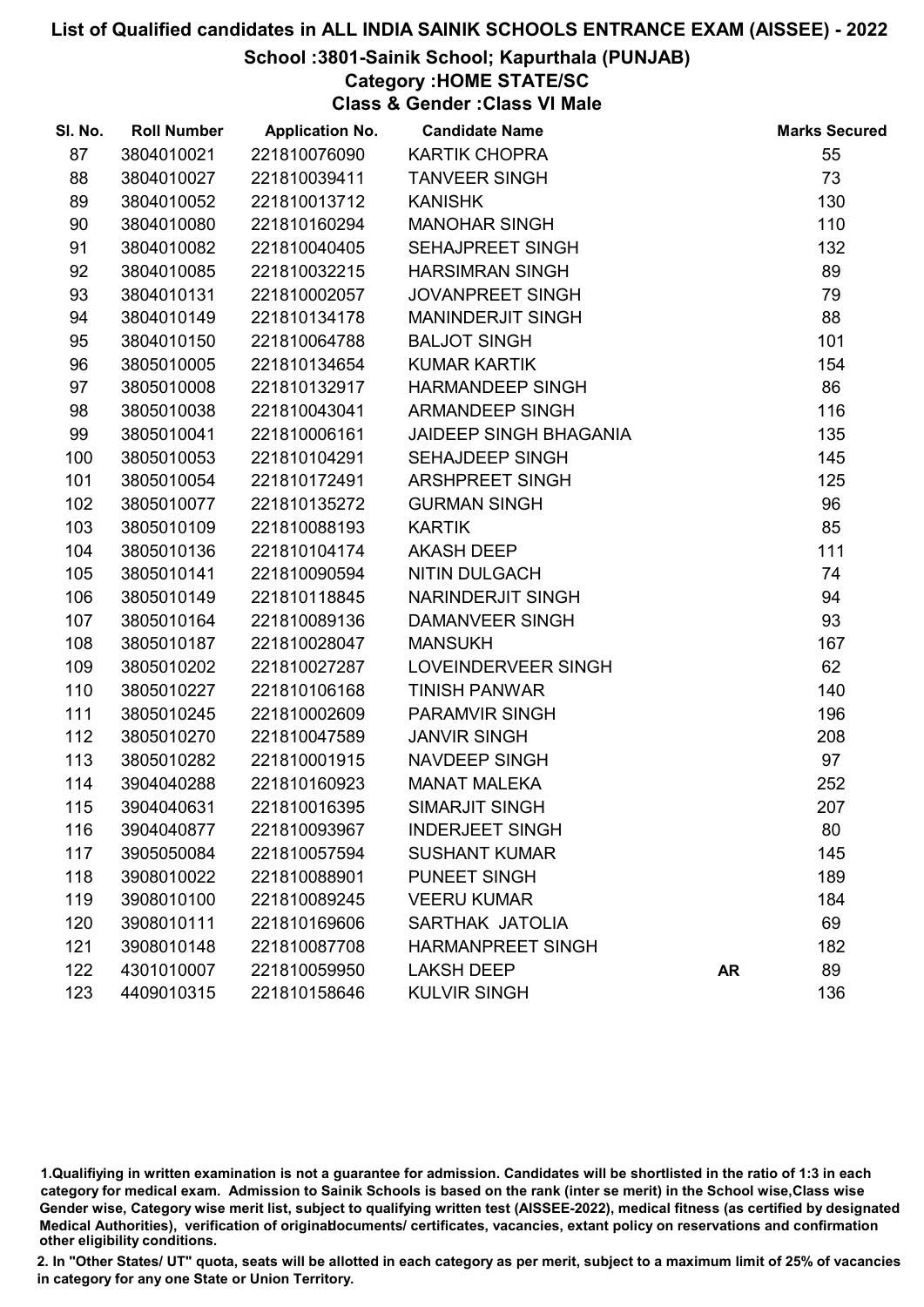## School :3801-Sainik School; Kapurthala (PUNJAB)

Category :HOME STATE/OBC

Class & Gender :Class VI Male

| SI. No. | <b>Roll Number</b> | <b>Application No.</b> | <b>Candidate Name</b>         | <b>Marks Secured</b> |
|---------|--------------------|------------------------|-------------------------------|----------------------|
| 124     | 3801010049         | 221810094211           | <b>ARNAV SAJGOTRA</b>         | 206                  |
| 125     | 3801010050         | 221810099911           | <b>RONIT KATARIA</b>          | 157                  |
| 126     | 3801010118         | 221810038592           | <b>JASNOOR SINGH</b>          | 141                  |
| 127     | 3801010151         | 221810020104           | <b>GURWINDER SINGH</b>        | 210                  |
| 128     | 3801020083         | 221810056736           | <b>MANINDER SINGH</b>         | 243                  |
| 129     | 3801020151         | 221810009097           | <b>GURSHAAN SINGH HAMDARD</b> | 216                  |
| 130     | 3801020225         | 221810026469           | ARSHDEEP SINGH                | 140                  |
| 131     | 3802010022         | 221810064321           | <b>KARAN</b>                  | 123                  |
| 132     | 3802010184         | 221810165123           | <b>DAMANDEEP</b>              | 121                  |
| 133     | 3803010073         | 221810037171           | NAMANDEEP SINGH DHAMI         | 251                  |
| 134     | 3803010092         | 221810057702           | YOGESH VINAIK                 | 123                  |
| 135     | 3803010104         | 221810022042           | <b>KARANVEER SINGH</b>        | 152                  |
| 136     | 3803010136         | 221810001903           | <b>HARMANDEEP SINGH</b>       | 214                  |
| 137     | 3803010157         | 221810092683           | <b>DIVYAM GAUTAM</b>          | 228                  |
| 138     | 3803010222         | 221810033685           | <b>EKNOOR SINGH</b>           | 149                  |
| 139     | 3803010246         | 221810142566           | <b>KULRANJAN KUMAR</b>        | 157                  |
| 140     | 3803010308         | 221810012608           | <b>ARUSH CHOUDHARY</b>        | 181                  |
| 141     | 3803010316         | 221810111228           | <b>DIPESH BHARDWAJ</b>        | 122                  |
| 142     | 3803010357         | 221810024409           | <b>GURTAJ SINGH THIND</b>     | 123                  |
| 143     | 3803010360         | 221810034419           | <b>KISHOR KUMAR</b>           | 162                  |
| 144     | 3803010388         | 221810014599           | DAMANPREET SINGH              | 162                  |
| 145     | 3804010061         | 221810070782           | AKSHYA BHARDWAJ               | 170                  |
| 146     | 3804010066         | 221810125933           | <b>LAKSHYA</b>                | 126                  |
| 147     | 3804010098         | 221810154885           | <b>KARTIK MAURYA</b>          | 128                  |
| 148     | 3804010142         | 221810128508           | <b>NITIN KUMAR</b>            | 121                  |
| 149     | 3804010164         | 221810009759           | <b>RAMDASS BAWA</b>           | 151                  |
| 150     | 3804010170         | 221810159681           | <b>KANA</b>                   | 182                  |
| 151     | 3804010180         | 221810159367           | <b>MAYANK</b>                 | 163                  |
| 152     | 3805010062         | 221810066612           | NITYAM JAISWAL                | 130                  |
| 153     | 3805010140         | 221810072784           | <b>AASHIF KHAN</b>            | 224                  |
| 154     | 3805010148         | 221810109635           | <b>JASKANWAL SINGH</b>        | 232                  |
| 155     | 3805010162         | 221810028916           | <b>DIVYANSH DHIMAN</b>        | 147                  |
| 156     | 3805010204         | 221810075587           | <b>SAMARVIR SINGH</b>         | 182                  |
| 157     | 3901020367         | 221810020219           | <b>AYUSH</b>                  | 208                  |
| 158     | 3908010084         | 221810099874           | <b>BHARAT</b>                 | 120                  |

<sup>1.</sup>Qualifiying in written examination is not a guarantee for admission. Candidates will be shortlisted in the ratio of 1:3 in each category for medical exam. Admission to Sainik Schools is based on the rank (inter se merit) in the School wise,Class wise Gender wise, Category wise merit list, subject to qualifying written test (AISSEE-2022), medical fitness (as certified by designated Medical Authorities), verification of originablocuments/ certificates, vacancies, extant policy on reservations and confirmation other eligibility conditions.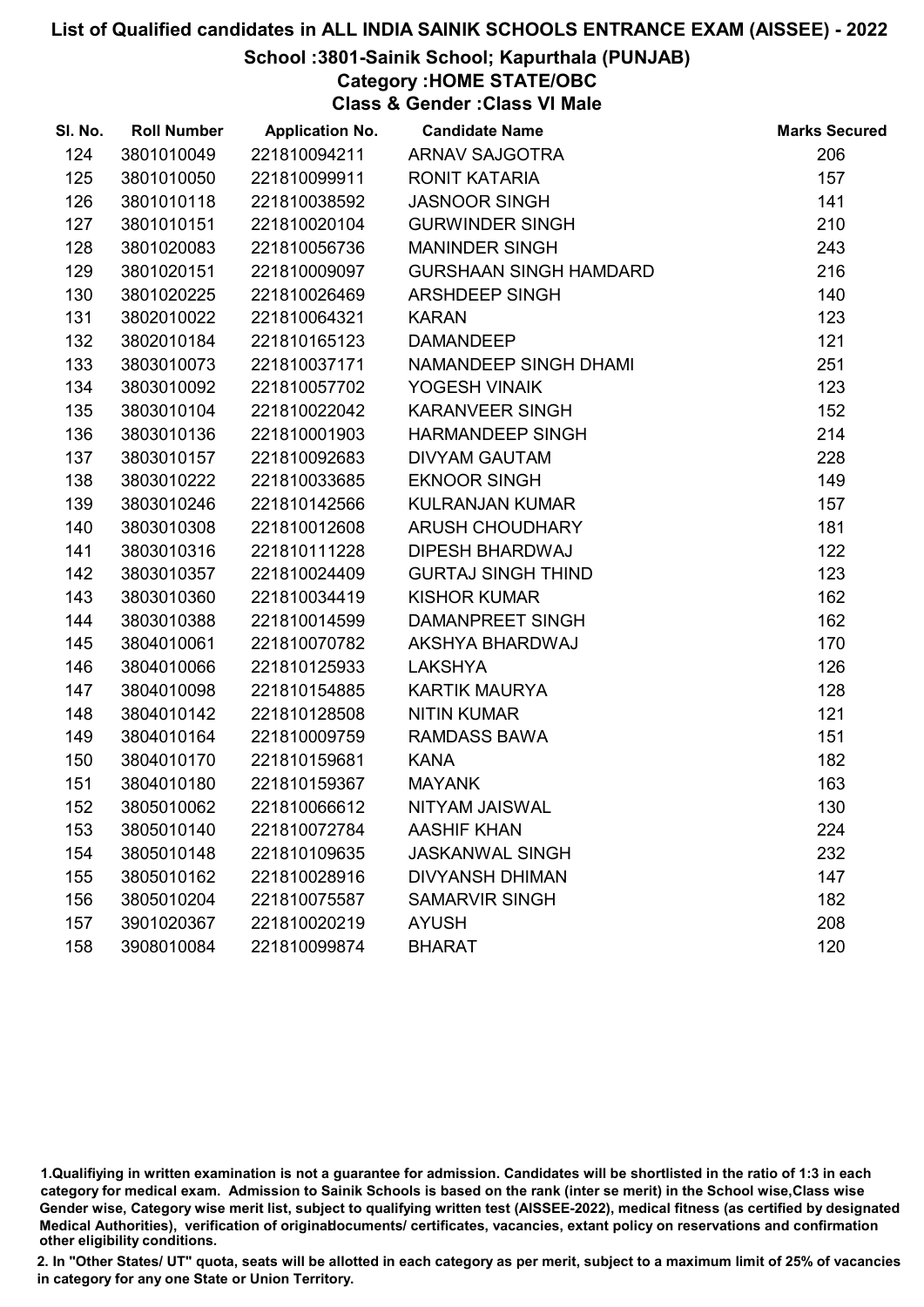## School :3801-Sainik School; Kapurthala (PUNJAB)

## Category :HOME STATE/DEF

Class & Gender :Class VI Male

| SI. No. | <b>Roll Number</b> | <b>Application No.</b> | <b>Candidate Name</b>      | <b>Marks Secured</b> |
|---------|--------------------|------------------------|----------------------------|----------------------|
| 159     | 2001051000         | 221810037456           | <b>VIKRANT THAKUR</b>      | 269                  |
| 160     | 2001060586         | 221810016558           | <b>SHIVAM SALARIA</b>      | 185                  |
| 161     | 2301010008         | 221810039600           | <b>ANSHIT PATHANIA</b>     | 151                  |
| 162     | 2301010059         | 221810033650           | <b>VARUN LALOTRA</b>       | 138                  |
| 163     | 2301010156         | 221810097941           | <b>SATINDER SINGH</b>      | 121                  |
| 164     | 2301020093         | 221810095262           | HARJOT SINGH               | 124                  |
| 165     | 2301020393         | 221810009006           | <b>SUMIT SINGH</b>         | 138                  |
| 166     | 2304020285         | 221810029744           | <b>DHANPREET SINGH</b>     | 227                  |
| 167     | 2408020169         | 221810194048           | SHRISH DUTT MEHTA          | 171                  |
| 168     | 2408020187         | 221810004878           | ANEESH SINGH SAINI         | 174                  |
| 169     | 2501020290         | 221810112512           | <b>ARNAV SINGH THAKUR</b>  | 153                  |
| 170     | 2502020086         | 221810115857           | <b>SURYANSH SAINI</b>      | 136                  |
| 171     | 3002010090         | 221810015480           | ADITYA THAKUR              | 152                  |
| 172     | 3002020009         | 221810021382           | <b>SHORYA SHARMA</b>       | 172                  |
| 173     | 3801010044         | 221810104190           | ANMOLPREET SINGH           | 130                  |
| 174     | 3801010058         | 221810044441           | <b>RAJBIR SINGH</b>        | 183                  |
| 175     | 3801010063         | 221810054841           | NISHANT SINGH              | 192                  |
| 176     | 3801010065         | 221810027551           | <b>HARJOT SINGH</b>        | 191                  |
| 177     | 3801010078         | 221810058581           | <b>RAJKRISHAN SINGH</b>    | 178                  |
| 178     | 3801010083         | 221810159591           | <b>RAJBEER SINGH</b>       | 131                  |
| 179     | 3801010089         | 221810042002           | <b>GURMOHIT SINGH</b>      | 162                  |
| 180     | 3801010185         | 221810129845           | <b>RAJKARANBIR SINGH</b>   | 199                  |
| 181     | 3801020013         | 221810058544           | <b>JASKARAN SINGH GILL</b> | 184                  |
| 182     | 3801020015         | 221810055744           | <b>MANIK SHARMA</b>        | 125                  |
| 183     | 3801020028         | 221810003194           | <b>AKASH MANHAS</b>        | 176                  |
| 184     | 3801020042         | 221810072235           | <b>MANROOP SINGH</b>       | 136                  |
| 185     | 3801020066         | 221810000385           | <b>HARSH KUMAR</b>         | 126                  |
| 186     | 3801020082         | 221810015736           | <b>RAJANPREET SINGH</b>    | 129                  |
| 187     | 3801020092         | 221810033466           | <b>HEMANN SAINI</b>        | 144                  |
| 188     | 3801020094         | 221810071576           | <b>SHAURYA SHARMA</b>      | 139                  |
| 189     | 3801020100         | 221810081296           | <b>SAMAR SALARIA</b>       | 210                  |
| 190     | 3801020135         | 221810001157           | <b>HARSHVARDHAN SINGH</b>  | 218                  |
| 191     | 3801020142         | 221810030467           | <b>JAIDEEP SINGH</b>       | 130                  |
| 192     | 3801020166         | 221810043538           | <b>GURJIT SINGH</b>        | 140                  |
| 193     | 3801020167         | 221810163738           | <b>RHYTHM MANSOTRA</b>     | 156                  |
| 194     | 3801020182         | 221810080668           | <b>JAIDEEP SINGH</b>       | 140                  |
| 195     | 3801020184         | 221810016478           | <b>TANVIR SINGH</b>        | 171                  |
| 196     | 3801020196         | 221810140498           | <b>SMARTH CHANDEL</b>      | 172                  |
| 197     | 3801020197         | 221810071798           | <b>RISHI RANA</b>          | 217                  |
| 198     | 3801020200         | 221810098009           | <b>DIVYANSH SHARMA</b>     | 163                  |
| 199     | 3801020223         | 221810009459           | <b>ARMANPREET SINGH</b>    | 123                  |
| 200     | 3801020226         | 221810042669           | <b>GURAGAAZ SINGH</b>      | 130                  |
| 201     | 3802010060         | 221810057943           | SEHAJDEEP SINGH            | 176                  |

1.Qualifiying in written examination is not a guarantee for admission. Candidates will be shortlisted in the ratio of 1:3 in each category for medical exam. Admission to Sainik Schools is based on the rank (inter se merit) in the School wise,Class wise Gender wise, Category wise merit list, subject to qualifying written test (AISSEE-2022), medical fitness (as certified by designated Medical Authorities), verification of originablocuments/ certificates, vacancies, extant policy on reservations and confirmation other eligibility conditions.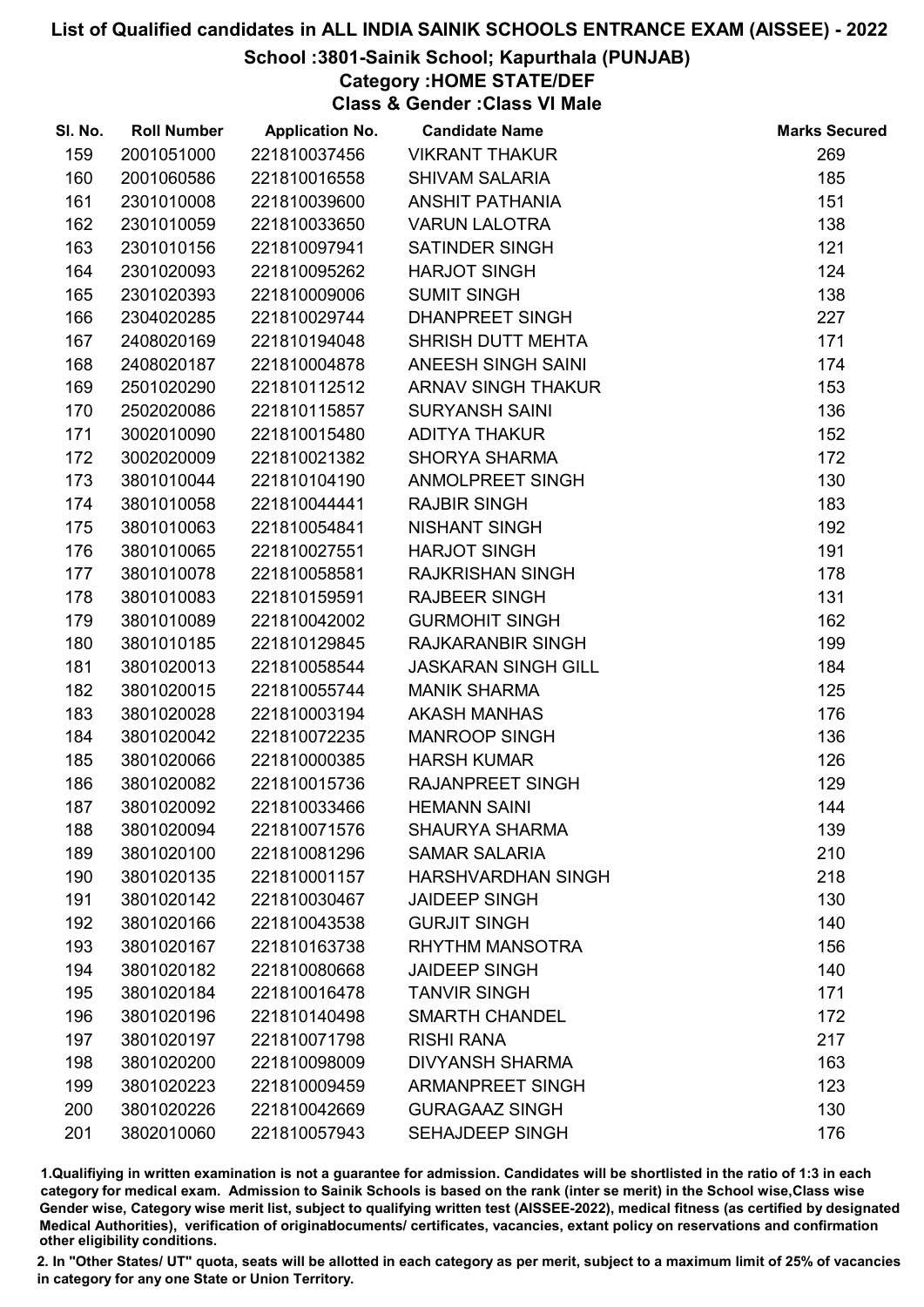## School :3801-Sainik School; Kapurthala (PUNJAB)

## Category :HOME STATE/DEF

Class & Gender :Class VI Male

| SI. No. | <b>Roll Number</b> | <b>Application No.</b> | <b>Candidate Name</b>          |           | <b>Marks Secured</b> |
|---------|--------------------|------------------------|--------------------------------|-----------|----------------------|
| 202     | 3802010075         | 221810036624           | <b>HARJYOT SINGH VIRK</b>      |           | 135                  |
| 203     | 3802010091         | 221810052155           | <b>NAMAN HANDA</b>             |           | 150                  |
| 204     | 3803010006         | 221810043100           | <b>SHAKSHAM VASHIST</b>        |           | 167                  |
| 205     | 3803010028         | 221810068260           | ANSH VARDHAN SINGH             |           | 191                  |
| 206     | 3803010081         | 221810024971           | <b>GURNOOR SINGH</b>           |           | 244                  |
| 207     | 3803010093         | 221810025112           | <b>SUKHMAN SINGH</b>           |           | 159                  |
| 208     | 3803010099         | 221810022422           | <b>ISHANT KUMAR</b>            |           | 145                  |
| 209     | 3803010108         | 221810013842           | PRABJOT SINGH                  |           | 184                  |
| 210     | 3803010112         | 221810098652           | <b>TANVEER SINGH</b>           |           | 130                  |
| 211     | 3803010118         | 221810006962           | <b>SHIVANG HARCHAND</b>        |           | 126                  |
| 212     | 3803010149         | 221810038653           | <b>SIDHARTH RANA</b>           |           | 191                  |
| 213     | 3803010174         | 221810079934           | <b>JATIN BIHAL</b>             |           | 144                  |
| 214     | 3803010177         | 221810101844           | <b>ARNAV RANA</b>              |           | 175                  |
| 215     | 3803010195         | 221810103215           | DHAMAN KUMAR                   |           | 211                  |
| 216     | 3803010201         | 221810119535           | <b>ANSHUL KUMAR</b>            | <b>AR</b> | 147                  |
| 217     | 3803010206         | 221810032055           | <b>ARPANMEET SINGH</b>         |           | 184                  |
| 218     | 3803010212         | 221810078075           | <b>RANVEER MAAN</b>            |           | 163                  |
| 219     | 3803010234         | 221810022326           | <b>BALVIR SINGH</b>            |           | 121                  |
| 220     | 3803010236         | 221810019726           | <b>SUSHANT SINGH MANHAS</b>    |           | 158                  |
| 221     | 3803010291         | 221810102957           | <b>SAHIL CHOUDHARY</b>         |           | 193                  |
| 222     | 3803010298         | 221810046777           | <b>GOURAV KUMAR</b>            |           | 125                  |
| 223     | 3803010303         | 221810082108           | <b>DANISH THAKUR</b>           |           | 171                  |
| 224     | 3803010315         | 221810099518           | <b>WAHEGURUPAL SINGH</b>       |           | 230                  |
| 225     | 3803010392         | 221810022723           | <b>DISHANT SINGH</b>           |           | 121                  |
| 226     | 3803010397         | 221810024576           | <b>ARMAN KUMAR</b>             |           | 188                  |
| 227     | 3804010033         | 221810026231           | <b>GURJOT SINGH</b>            |           | 158                  |
| 228     | 3804010070         | 221810082963           | <b>VINAYAK CHAUHAN</b>         |           | 147                  |
| 229     | 3804010077         | 221810130824           | <b>BHUMIT SINGH</b>            |           | 126                  |
| 230     | 3804010084         | 221810111805           | <b>BALPREET SINGH</b>          |           | 150                  |
| 231     | 3805010067         | 221810136032           | <b>EKAMJOT SINGH</b>           |           | 145                  |
| 232     | 3805010083         | 221810047582           | <b>EKAMJOT SINGH</b>           |           | 189                  |
| 233     | 3805010091         | 221810067913           | <b>JASMANDEEP SINGH CHAHAL</b> |           | 160                  |
| 234     | 3805010108         | 221810009873           | <b>RAJVEER SINGH</b>           |           | 124                  |
| 235     | 3805010129         | 221810075254           | <b>RAVISHER SINGH</b>          |           | 173                  |
| 236     | 3805010133         | 221810052854           | HARPREET SINGH CHAHAL          |           | 124                  |
| 237     | 3805010153         | 221810156865           | <b>KHUSHVIR SINGH</b>          |           | 171                  |
| 238     | 3805010175         | 221810114596           | <b>SANCHAY SHARMA</b>          |           | 209                  |
| 239     | 3805010198         | 221810025577           | <b>VEERINDER SINGH</b>         |           | 204                  |
| 240     | 3901010256         | 221810025215           | <b>YUVRAJ SHARMA</b>           |           | 181                  |
| 241     | 3901010315         | 221810020626           | <b>ABHAY THAKUR</b>            |           | 156                  |
| 242     | 3902010083         | 221810189405           | <b>MANENDER SINGH KHOKHER</b>  |           | 238                  |
| 243     | 3904040749         | 221810077776           | <b>MANJOT SINGH</b>            |           | 214                  |
| 244     | 3905010126         | 221810082990           | <b>GURSEWAK SINGH</b>          |           | 221                  |

1.Qualifiying in written examination is not a guarantee for admission. Candidates will be shortlisted in the ratio of 1:3 in each category for medical exam. Admission to Sainik Schools is based on the rank (inter se merit) in the School wise,Class wise Gender wise, Category wise merit list, subject to qualifying written test (AISSEE-2022), medical fitness (as certified by designated Medical Authorities), verification of originablocuments/ certificates, vacancies, extant policy on reservations and confirmation other eligibility conditions.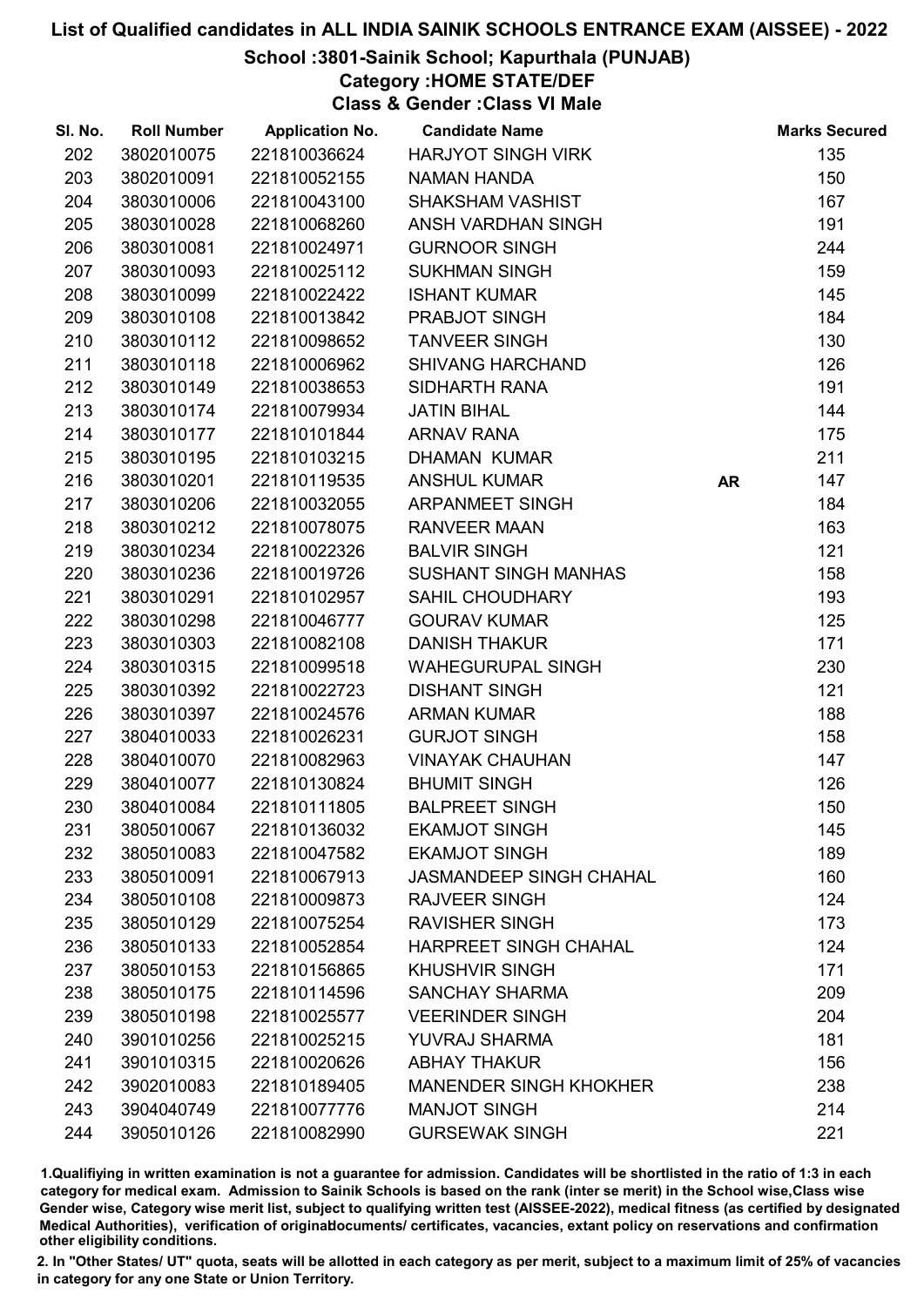## List of Qualified candidates in ALL INDIA SAINIK SCHOOLS ENTRANCE EXAM (AISSEE) - 2022 School :3801-Sainik School; Kapurthala (PUNJAB) Category :HOME STATE/DEF Class & Gender :Class VI Male

| SI. No. | <b>Roll Number</b> | <b>Application No.</b> | Candidate Name     | <b>Marks Secured</b> |
|---------|--------------------|------------------------|--------------------|----------------------|
| 245     | 3905020158         | 221810027413           | RUBRAJBIR SINGH    | 193                  |
| 246     | 3905030321         | 221810052219           | VISHAL SINGH SAINI | 236                  |
| 247     | 3905050007         | 221810047893           | HARJIT CHOUDHARY   | 215                  |

1.Qualifiying in written examination is not a guarantee for admission. Candidates will be shortlisted in the ratio of 1:3 in each category for medical exam. Admission to Sainik Schools is based on the rank (inter se merit) in the School wise,Class wise Gender wise, Category wise merit list, subject to qualifying written test (AISSEE-2022), medical fitness (as certified by designated Medical Authorities), verification of originablocuments/ certificates, vacancies, extant policy on reservations and confirmation other eligibility conditions.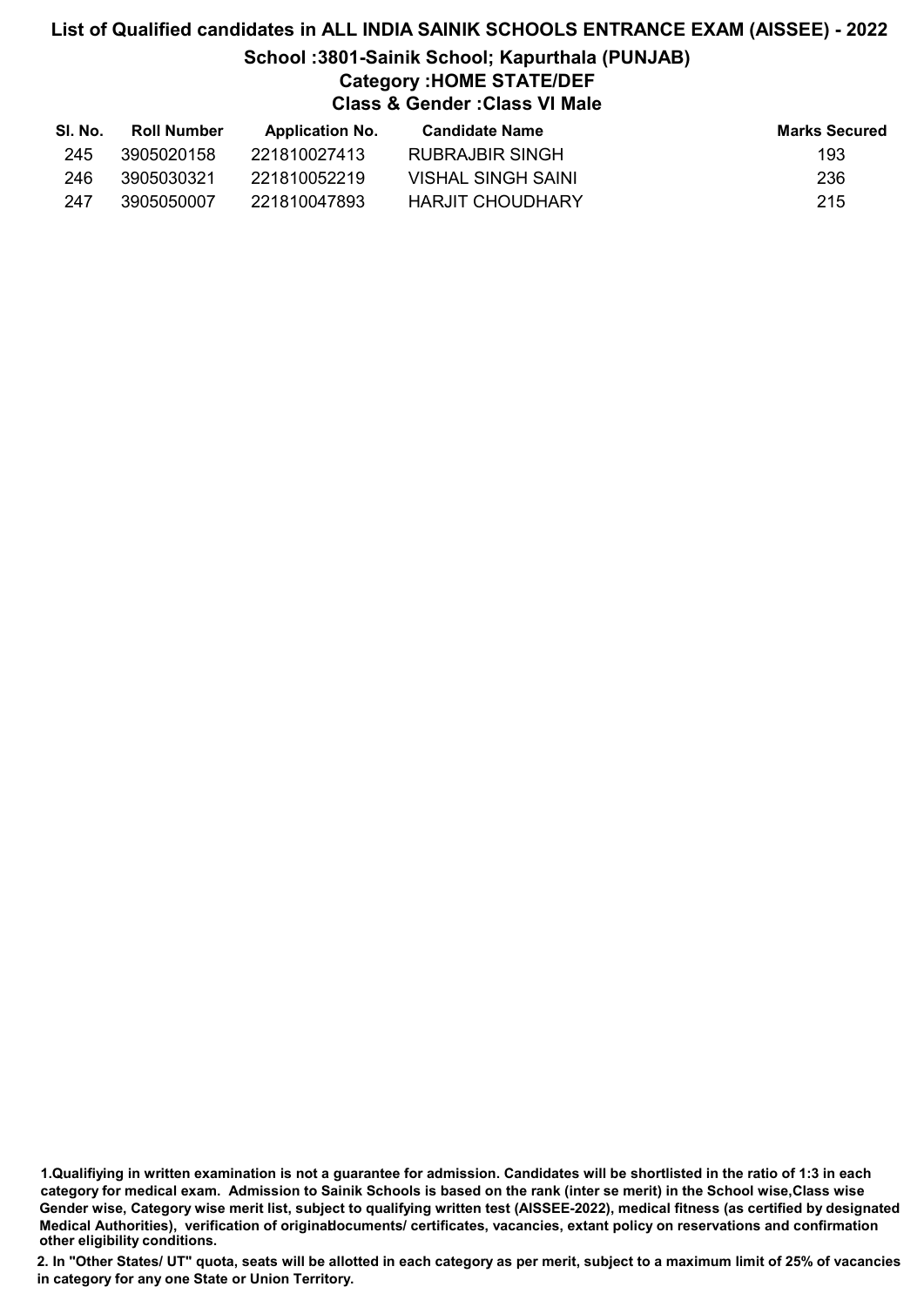## School :3801-Sainik School; Kapurthala (PUNJAB)

## Category :HOME STATE/GEN

Class & Gender :Class VI Male

| SI. No. | <b>Roll Number</b> | <b>Application No.</b> | <b>Candidate Name</b>          | <b>Marks Secured</b> |
|---------|--------------------|------------------------|--------------------------------|----------------------|
| 248     | 1511040027         | 221810046410           | <b>ABHINAV TIWARI</b>          | 179                  |
| 249     | 2001050629         | 221810038825           | <b>ANSH PANDEY</b>             | 247                  |
| 250     | 2301020071         | 221810068832           | <b>ANSH RAWAT</b>              | 148                  |
| 251     | 2301020131         | 221810162892           | <b>DIVYANSH GUPTA</b>          | 181                  |
| 252     | 2301020171         | 221810116543           | ARIHANT DHAR DWIVEDI           | 165                  |
| 253     | 2301020201         | 221810042083           | <b>ABHAY SHARMA</b>            | 139                  |
| 254     | 2301020675         | 221810035488           | ARSHDEEP SINGH SIDHU           | 154                  |
| 255     | 2301020687         | 221810023298           | PRIKSHIT RANA                  | 205                  |
| 256     | 2301020738         | 221810026049           | <b>AVI JOSHI</b>               | 134                  |
| 257     | 2301020756         | 221810063859           | LAKSHYA GOYAL                  | 169                  |
| 258     | 2301020760         | 221810149569           | <b>AYAN YERIK</b>              | 157                  |
| 259     | 2303020065         | 221810076350           | <b>DHRUV TYAGI</b>             | 172                  |
| 260     | 2303030195         | 221810039274           | <b>RAGHAV</b>                  | 150                  |
| 261     | 2403010028         | 221810172620           | AYUSHMAAN BHARDWAJ             | 120                  |
| 262     | 2408010069         | 221810048061           | <b>SWAR SHARMA</b>             | 135                  |
| 263     | 2408020167         | 221810094838           | <b>ISHMEET SINGH</b>           | 143                  |
| 264     | 2502010103         | 221810150343           | <b>LAKSHAY THAKUR</b>          | 130                  |
| 265     | 2502010137         | 221810052334           | PRATHAM SHARMA                 | 171                  |
| 266     | 2502010160         | 221810024705           | SARVAGYA SHARMA                | 169                  |
| 267     | 2502010164         | 221810183715           | DAKSHESH BHARDWAJ              | 169                  |
| 268     | 2502020004         | 221810124235           | <b>KRISHNA BHALLA</b>          | 138                  |
| 269     | 2502020010         | 221810102055           | <b>LAKSH JARYAL</b>            | 137                  |
| 270     | 2502020096         | 221810124887           | <b>MOHIT</b>                   | 132                  |
| 271     | 2502020109         | 221810162318           | <b>JAI BHALLA</b>              | 180                  |
| 272     | 2502020126         | 221810005258           | <b>LALIT SINGH</b>             | 140                  |
| 273     | 2502020170         | 221810054269           | AYAAN PARTAP SINGH             | 255                  |
| 274     | 3801010002         | 221810039162           | ARMAANDEEP SINGH               | 144                  |
| 275     | 3801010034         | 221810052940           | SAHIBPREET SINGH               | 219                  |
| 276     | 3801010035         | 221810188050           | <b>JASNOOR SINGH</b>           | 178                  |
| 277     | 3801010036         | 221810159350           | <b>DESHPARTAP SINGH CHHINA</b> | 188                  |
| 278     | 3801010038         | 221810088650           | <b>RUDRA PRATAP SINGH</b>      | 168                  |
| 279     | 3801010055         | 221810188631           | <b>UDHAYVEER SINGH</b>         | 129                  |
| 280     | 3801010056         | 221810155931           | <b>MANSUKHBIR SINGH</b>        | 133                  |
| 281     | 3801010071         | 221810004371           | <b>GURSAHIBDEEP SINGH</b>      | 135                  |
| 282     | 3801010072         | 221810104471           | <b>KARTIK SHARMA</b>           | 152                  |
| 283     | 3801010091         | 221810093202           | <b>GURVEER SINGH PUREWAL</b>   | 216                  |
| 284     | 3801010092         | 221810040402           | <b>DHANANJAY SINGH</b>         | 202                  |
| 285     | 3801010101         | 221810080922           | <b>GURSHANPREET SINGH GILL</b> | 166                  |
| 286     | 3801010114         | 221810017082           | <b>GURTAJ SINGH</b>            | 142                  |
| 287     | 3801010126         | 221810016323           | <b>ARMAAN VOHRA</b>            | 140                  |
| 288     | 3801010127         | 221810043523           | <b>DIVYANSH PRATAP</b>         | 157                  |
| 289     | 3801010130         | 221810116333           | <b>JAYVARDHAN SINGH MANHAS</b> | 133                  |
| 290     | 3801010133         | 221810161833           | <b>TARANPREET SINGH</b>        | 204                  |

1.Qualifiying in written examination is not a guarantee for admission. Candidates will be shortlisted in the ratio of 1:3 in each category for medical exam. Admission to Sainik Schools is based on the rank (inter se merit) in the School wise,Class wise Gender wise, Category wise merit list, subject to qualifying written test (AISSEE-2022), medical fitness (as certified by designated Medical Authorities), verification of originablocuments/ certificates, vacancies, extant policy on reservations and confirmation other eligibility conditions.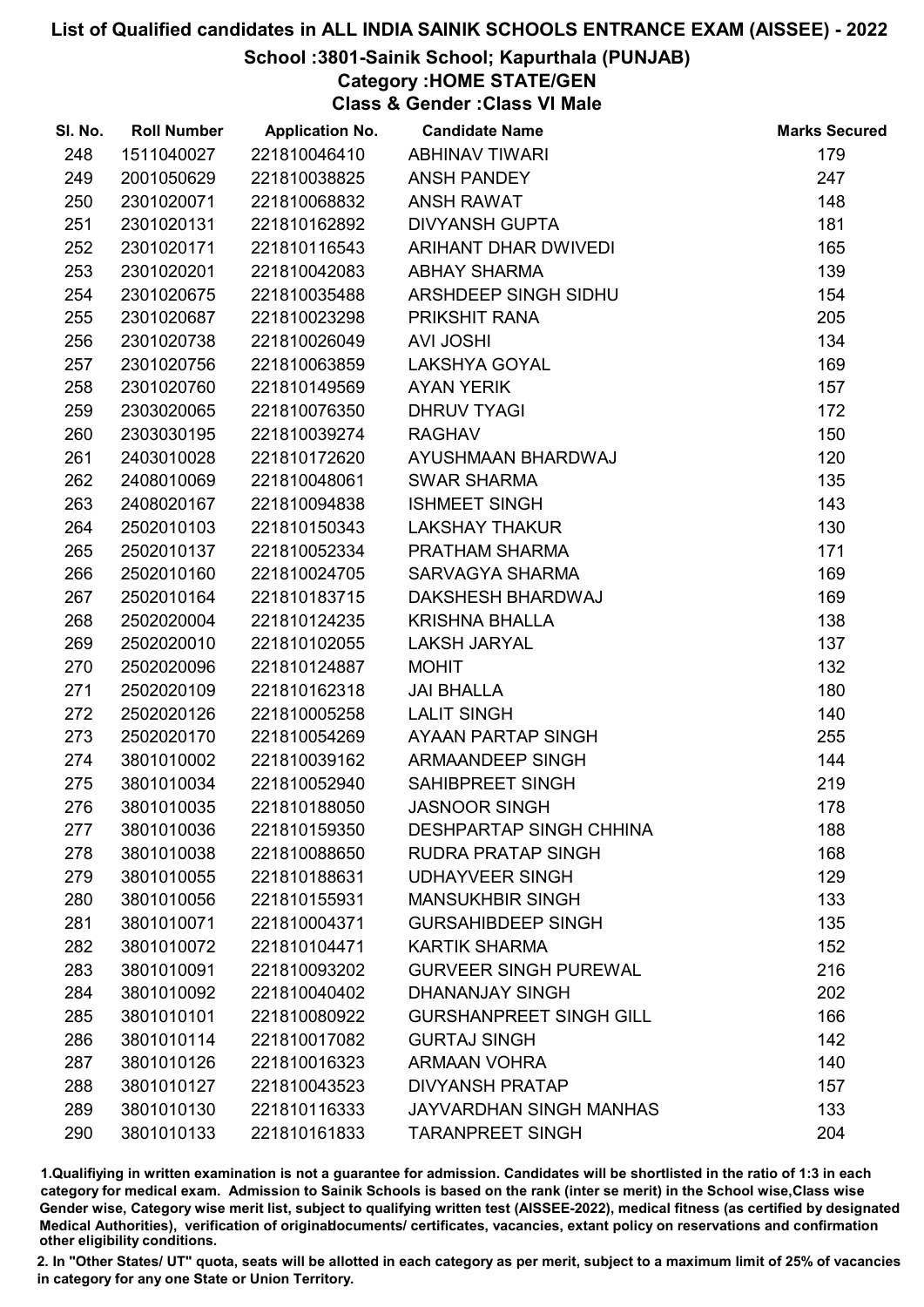## School :3801-Sainik School; Kapurthala (PUNJAB)

Category :HOME STATE/GEN

Class & Gender :Class VI Male

| SI. No. | <b>Roll Number</b> | <b>Application No.</b> | <b>Candidate Name</b>       | <b>Marks Secured</b> |
|---------|--------------------|------------------------|-----------------------------|----------------------|
| 291     | 3801010157         | 221810188414           | <b>RAYANSH SHARMA</b>       | 150                  |
| 292     | 3801010160         | 221810030614           | <b>TANVIR SINGH</b>         | 135                  |
| 293     | 3801020003         | 221810193524           | <b>BHAVESH SHARMA</b>       | 186                  |
| 294     | 3801020006         | 221810049924           | <b>IKNOOR SINGH</b>         | 138                  |
| 295     | 3801020017         | 221810092254           | <b>GURPANTHBIR SINGH</b>    | 183                  |
| 296     | 3801020020         | 221810190664           | <b>TERAS KUMAR</b>          | 130                  |
| 297     | 3801020023         | 221810194574           | PARAMPREET SINGH            | 167                  |
| 298     | 3801020024         | 221810054974           | <b>VINAYAK SHARMA</b>       | 130                  |
| 299     | 3801020030         | 221810097494           | SARVAGYA RAI MANNAN         | 138                  |
| 300     | 3801020043         | 221810177235           | PARUPKAR SINGH              | 141                  |
| 301     | 3801020050         | 221810042935           | <b>HARKIRAT SINGH</b>       | 198                  |
| 302     | 3801020071         | 221810117595           | <b>GARV GUPTA</b>           | 257                  |
| 303     | 3801020073         | 221810149716           | <b>SHIVANSH PRINJA</b>      | 133                  |
| 304     | 3801020074         | 221810103026           | <b>MANMEET SINGH</b>        | 168                  |
| 305     | 3801020077         | 221810009326           | SMILEPREET SINGH            | 173                  |
| 306     | 3801020079         | 221810189626           | <b>HARSHIT KALIA</b>        | 154                  |
| 307     | 3801020081         | 221810191536           | <b>GURSAAB SINGH</b>        | 180                  |
| 308     | 3801020084         | 221810058546           | <b>GIRISHAM SAINI</b>       | 192                  |
| 309     | 3801020093         | 221810103476           | <b>EKAMDEEP SINGH JOHAL</b> | 140                  |
| 310     | 3801020116         | 221810019027           | <b>ISHANT THAKUR</b>        | 144                  |
| 311     | 3801020122         | 221810102037           | <b>SHOURYA</b>              | 164                  |
| 312     | 3801020134         | 221810117947           | <b>ARIHANT DADWAL</b>       | 120                  |
| 313     | 3801020155         | 221810125008           | <b>JOYPREET SINGH</b>       | 129                  |
| 314     | 3801020158         | 221810149518           | <b>SAARANSH PURI</b>        | 189                  |
| 315     | 3801020159         | 221810185818           | <b>HARROOP SINGH</b>        | 180                  |
| 316     | 3801020171         | 221810081548           | ATHARAV SHARMA              | 164                  |
| 317     | 3801020188         | 221810052878           | <b>DEVANSHU GUPTA</b>       | 154                  |
| 318     | 3801020213         | 221810166629           | <b>VANSH BHAGAT</b>         | 143                  |
| 319     | 3801020217         | 221810017049           | <b>ARPANDEEP SINGH</b>      | 143                  |
| 320     | 3801020218         | 221810139249           | <b>KARTIK GUPTA</b>         | 165                  |
| 321     | 3801020221         | 221810106949           | <b>VARINDERPARTAB SINGH</b> | 132                  |
| 322     | 3801020228         | 221810056869           | <b>GAURISH SHARMA</b>       | 208                  |
| 323     | 3801020229         | 221810167179           | <b>SUMEER SINGH</b>         | 121                  |
| 324     | 3801020231         | 221810145479           | <b>ANIKET SHARMA</b>        | 138                  |
| 325     | 3801020235         | 221810053589           | SOHAM MAHAJAN               | 134                  |
| 326     | 3801020236         | 221810032299           | <b>ANMOLPREET SINGH</b>     | 143                  |
| 327     | 3802010001         | 221810109570           | <b>ISHMANPREET SINGH</b>    | 171                  |
| 328     | 3802010006         | 221810153339           | <b>HARPREET SINGH</b>       | 149                  |
| 329     | 3802010019         | 221810122970           | AYAAN MONGA                 | 189                  |
| 330     | 3802010032         | 221810055661           | PRABH SINGH DHALIWAL        | 159                  |
| 331     | 3802010037         | 221810106981           | <b>RISHABH</b>              | 133                  |
| 332     | 3802010038         | 221810012891           | <b>ARMAAN MONGA</b>         | 192                  |
| 333     | 3802010042         | 221810069722           | <b>RAJWANSH SINGH BRAR</b>  | 158                  |

1.Qualifiying in written examination is not a guarantee for admission. Candidates will be shortlisted in the ratio of 1:3 in each category for medical exam. Admission to Sainik Schools is based on the rank (inter se merit) in the School wise,Class wise Gender wise, Category wise merit list, subject to qualifying written test (AISSEE-2022), medical fitness (as certified by designated Medical Authorities), verification of originablocuments/ certificates, vacancies, extant policy on reservations and confirmation other eligibility conditions.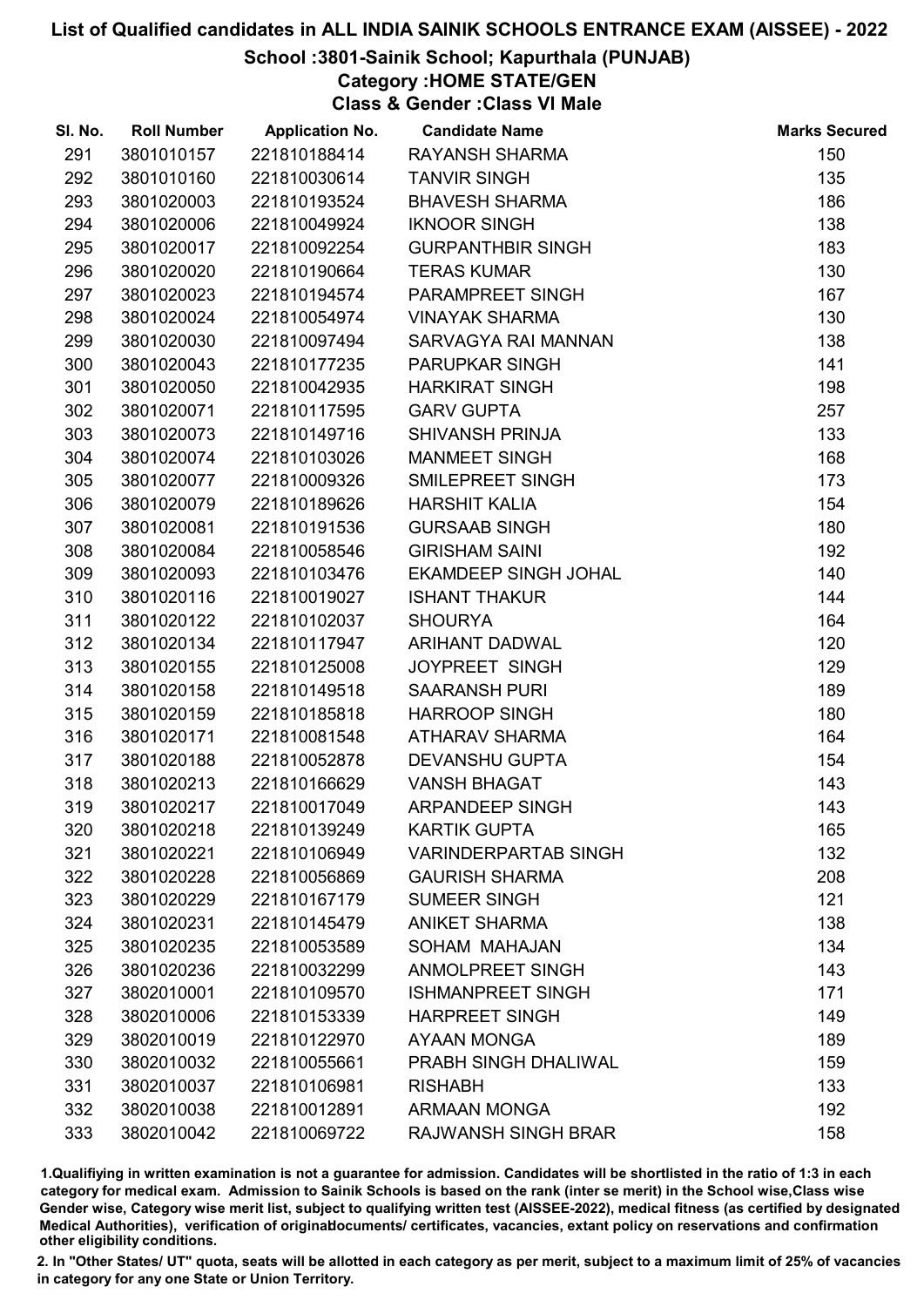## School :3801-Sainik School; Kapurthala (PUNJAB)

## Category :HOME STATE/GEN

Class & Gender :Class VI Male

| SI. No. | <b>Roll Number</b> | <b>Application No.</b> | <b>Candidate Name</b>      | <b>Marks Secured</b> |
|---------|--------------------|------------------------|----------------------------|----------------------|
| 334     | 3802010061         | 221810096253           | <b>KANWARVEER</b>          | 140                  |
| 335     | 3802010066         | 221810081173           | <b>HIMMATPREET SINGH</b>   | 185                  |
| 336     | 3802010080         | 221810076194           | <b>PARTH</b>               | 185                  |
| 337     | 3802010086         | 221810125025           | AMAN NANDRAJOG             | 162                  |
| 338     | 3802010098         | 221810075785           | <b>DIVANSH GUPTA</b>       | 250                  |
| 339     | 3802010101         | 221810082495           | <b>HEAVENDEEP SINGH</b>    | 161                  |
| 340     | 3802010107         | 221810154126           | <b>KHUSH SHARMA</b>        | 172                  |
| 341     | 3802010110         | 221810008836           | SOHAM SETIA                | 130                  |
| 342     | 3802010118         | 221810079696           | <b>NAVDIL SINGH</b>        | 204                  |
| 343     | 3802010127         | 221810188437           | <b>ESHAN SINGH SIDHU</b>   | 180                  |
| 344     | 3802010137         | 221810075218           | PRINCE BIKRAMJEET SINGH    | 174                  |
| 345     | 3802010144         | 221810004848           | <b>VANSH</b>               | 135                  |
| 346     | 3802010161         | 221810022419           | <b>BEANT SINGH</b>         | 140                  |
| 347     | 3802010179         | 221810117989           | NOORKANWAR SINGH DHALIWAL  | 123                  |
| 348     | 3803010003         | 221810091204           | <b>KARANDEEP SINGH</b>     | 164                  |
| 349     | 3803010005         | 221810047039           | PIYUSH KUMAR TIWARI        | 153                  |
| 350     | 3803010011         | 221810044220           | <b>MANTAJ SINGH SIDHU</b>  | 218                  |
| 351     | 3803010015         | 221810009530           | <b>ARIF MAHAMMAD</b>       | 190                  |
| 352     | 3803010022         | 221810034840           | <b>ZORAWAR SINGH BRAR</b>  | 168                  |
| 353     | 3803010024         | 221810189150           | <b>GOURANG SHARMA</b>      | 174                  |
| 354     | 3803010032         | 221810148170           | <b>RAMNEEK SINGH GILL</b>  | 205                  |
| 355     | 3803010037         | 221810015180           | <b>VANSH DHIMAN</b>        | 153                  |
| 356     | 3803010038         | 221810038190           | <b>ANAY SHARMA</b>         | 193                  |
| 357     | 3803010042         | 221810041101           | AARAV KAUSHAL              | 185                  |
| 358     | 3803010047         | 221810043811           | <b>ANMOL</b>               | 136                  |
| 359     | 3803010048         | 221810107121           | <b>SPARSH RANA</b>         | 195                  |
| 360     | 3803010059         | 221810161341           | YUVRAJ SINGH               | 174                  |
| 361     | 3803010066         | 221810029851           | ANURAG SINGH THAKUR        | 150                  |
| 362     | 3803010075         | 221810045371           | <b>AASHANK THAKUR</b>      | 156                  |
| 363     | 3803010079         | 221810036671           | <b>JASHAN</b>              | 173                  |
| 364     | 3803010117         | 221810003962           | <b>GURNOOR SINGH</b>       | 223                  |
| 365     | 3803010127         | 221810010682           | <b>AVTESH SINGH</b>        | 162                  |
| 366     | 3803010135         | 221810053703           | <b>ANIKET BISHNOI</b>      | 194                  |
| 367     | 3803010144         | 221810021333           | <b>ABHIJOT SINGH</b>       | 130                  |
| 368     | 3803010145         | 221810022933           | <b>RUDRANSH JHA</b>        | 225                  |
| 369     | 3803010150         | 221810028953           | <b>AARAV BADYAL</b>        | 221                  |
| 370     | 3803010171         | 221810075134           | <b>KUSHAGRA</b>            | 149                  |
| 371     | 3803010181         | 221810146554           | <b>ABHINAYAM</b>           | 188                  |
| 372     | 3803010182         | 221810037754           | KAVYA MUKHIJA              | 132                  |
| 373     | 3803010183         | 221810194854           | <b>GURKIRAT SINGH</b>      | 151                  |
| 374     | 3803010197         | 221810014415           | <b>TRIJAL REKHI</b>        | 138                  |
| 375     | 3803010209         | 221810021655           | <b>ARMAAN SINGH PARMAR</b> | 169                  |
| 376     | 3803010217         | 221810051875           | <b>RAJIV SHARMA</b>        | 129                  |

1.Qualifiying in written examination is not a guarantee for admission. Candidates will be shortlisted in the ratio of 1:3 in each category for medical exam. Admission to Sainik Schools is based on the rank (inter se merit) in the School wise,Class wise Gender wise, Category wise merit list, subject to qualifying written test (AISSEE-2022), medical fitness (as certified by designated Medical Authorities), verification of originablocuments/ certificates, vacancies, extant policy on reservations and confirmation other eligibility conditions.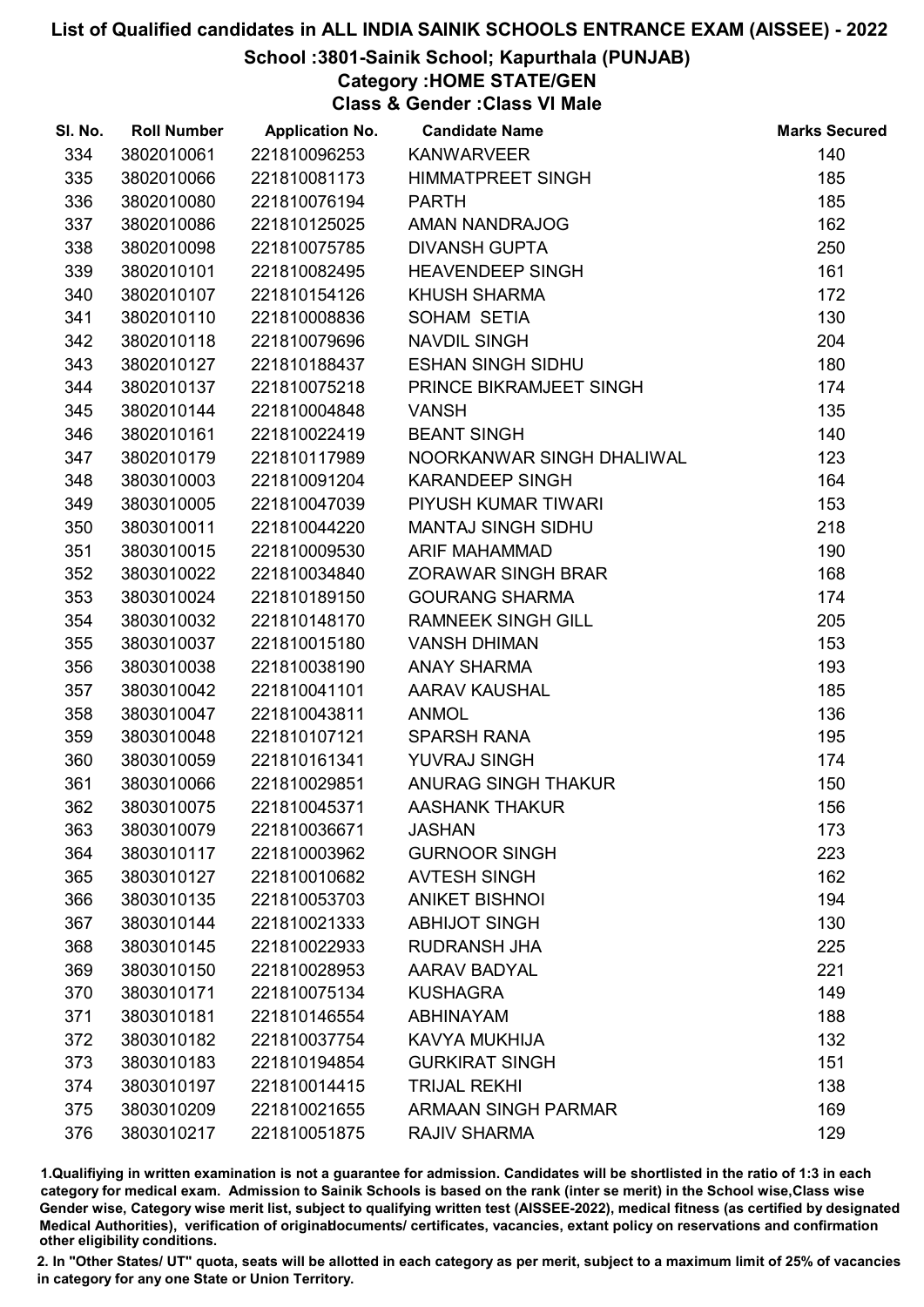## School :3801-Sainik School; Kapurthala (PUNJAB)

Category :HOME STATE/GEN

Class & Gender :Class VI Male

| SI. No. | <b>Roll Number</b> | <b>Application No.</b> | <b>Candidate Name</b>          | <b>Marks Secured</b> |
|---------|--------------------|------------------------|--------------------------------|----------------------|
| 377     | 3803010227         | 221810011806           | <b>SUJAL CHATTAK</b>           | 131                  |
| 378     | 3803010235         | 221810114626           | <b>RIPU DAMAN SINGH</b>        | 148                  |
| 379     | 3803010252         | 221810041676           | <b>DIVYAM CHAWLA</b>           | 213                  |
| 380     | 3803010255         | 221810006686           | <b>TARUNVEER SINGH</b>         | 212                  |
| 381     | 3803010267         | 221810189117           | <b>RAKSHIT THAKUR</b>          | 140                  |
| 382     | 3803010268         | 221810081217           | <b>GURTAJ SINGH</b>            | 128                  |
| 383     | 3803010269         | 221810157317           | <b>GIRRISH KUMAR DHIR</b>      | 159                  |
| 384     | 3803010270         | 221810053417           | <b>KRITARTH THAKUR</b>         | 158                  |
| 385     | 3803010271         | 221810022517           | ADHRIT JARYAL                  | 126                  |
| 386     | 3803010287         | 221810028847           | <b>KARANVEER SINGH</b>         | 132                  |
| 387     | 3803010307         | 221810043308           | <b>YUVRAJ THAKUR</b>           | 227                  |
| 388     | 3803010317         | 221810122328           | <b>SUCHIT</b>                  | 158                  |
| 389     | 3803010331         | 221810025458           | SAMARVEER SHARMA               | 157                  |
| 390     | 3803010335         | 221810121368           | <b>BHAVIK CHADDA</b>           | 178                  |
| 391     | 3803010343         | 221810071588           | <b>HARSHDEEP SINGH</b>         | 130                  |
| 392     | 3803010359         | 221810003419           | <b>ALOKIK MANHAS</b>           | 142                  |
| 393     | 3803010374         | 221810054859           | <b>NAMAN</b>                   | 158                  |
| 394     | 3803010379         | 221810064179           | <b>ATHARV MAHAJAN</b>          | 152                  |
| 395     | 3803010398         | 221810161497           | <b>SOHAM</b>                   | 236                  |
| 396     | 3804010001         | 221810168680           | <b>GURVIR SINGH</b>            | 136                  |
| 397     | 3804010006         | 221810186020           | ANHAD SACHDEVA                 | 166                  |
| 398     | 3804010010         | 221810045130           | <b>NAITIK MITTAL</b>           | 240                  |
| 399     | 3804010019         | 221810066850           | <b>ARPIT SINGH</b>             | 200                  |
| 400     | 3804010026         | 221810180201           | <b>ARNAV AGGARWAL</b>          | 168                  |
| 401     | 3804010029         | 221810061711           | <b>ARNAV SHARMA</b>            | 156                  |
| 402     | 3804010030         | 221810114021           | <b>GUR OJAS SINGH</b>          | 247                  |
| 403     | 3804010035         | 221810073741           | <b>NITIN VERMA</b>             | 202                  |
| 404     | 3804010043         | 221810012871           | MOHAMMAD TAYYAB HUSSAIN        | 190                  |
| 405     | 3804010051         | 221810020712           | <b>TARANJOT SINGH</b>          | 181                  |
| 406     | 3804010053         | 221810007832           | <b>ARUSH KUMAR</b>             | 132                  |
| 407     | 3804010063         | 221810017703           | <b>KHAGESH CHADHA</b>          | 207                  |
| 408     | 3804010073         | 221810076304           | <b>DIVYANSH SHARMA</b>         | 132                  |
| 409     | 3804010076         | 221810027524           | <b>SUZAL BHATIA</b>            | 137                  |
| 410     | 3804010078         | 221810092064           | <b>BHAVJOT SINGH</b>           | 153                  |
| 411     | 3804010090         | 221810167945           | <b>AYUSH KUMAR</b>             | 176                  |
| 412     | 3804010095         | 221810131275           | <b>HARGUNPARTAP SINGH</b>      | 147                  |
| 413     | 3804010106         | 221810019156           | <b>VANSH GUPTA</b>             | 251                  |
| 414     | 3804010108         | 221810093956           | <b>JEETWINDER SINGH</b>        | 194                  |
| 415     | 3804010112         | 221810052986           | <b>NAVTEJ SINGH</b>            | 246                  |
| 416     | 3804010113         | 221810167296           | SIDDHANT SHUKLA                | 161                  |
| 417     | 3804010114         | 221810122596           | <b>AKSHIT SWAIN</b>            | 230                  |
| 418     | 3804010123         | 221810025627           | <b>BHAVISHYA SINGH RAUTELA</b> | 128                  |
| 419     | 3804010129         | 221810106747           | <b>NAMISH SOBTI</b>            | 140                  |

1.Qualifiying in written examination is not a guarantee for admission. Candidates will be shortlisted in the ratio of 1:3 in each category for medical exam. Admission to Sainik Schools is based on the rank (inter se merit) in the School wise,Class wise Gender wise, Category wise merit list, subject to qualifying written test (AISSEE-2022), medical fitness (as certified by designated Medical Authorities), verification of originablocuments/ certificates, vacancies, extant policy on reservations and confirmation other eligibility conditions.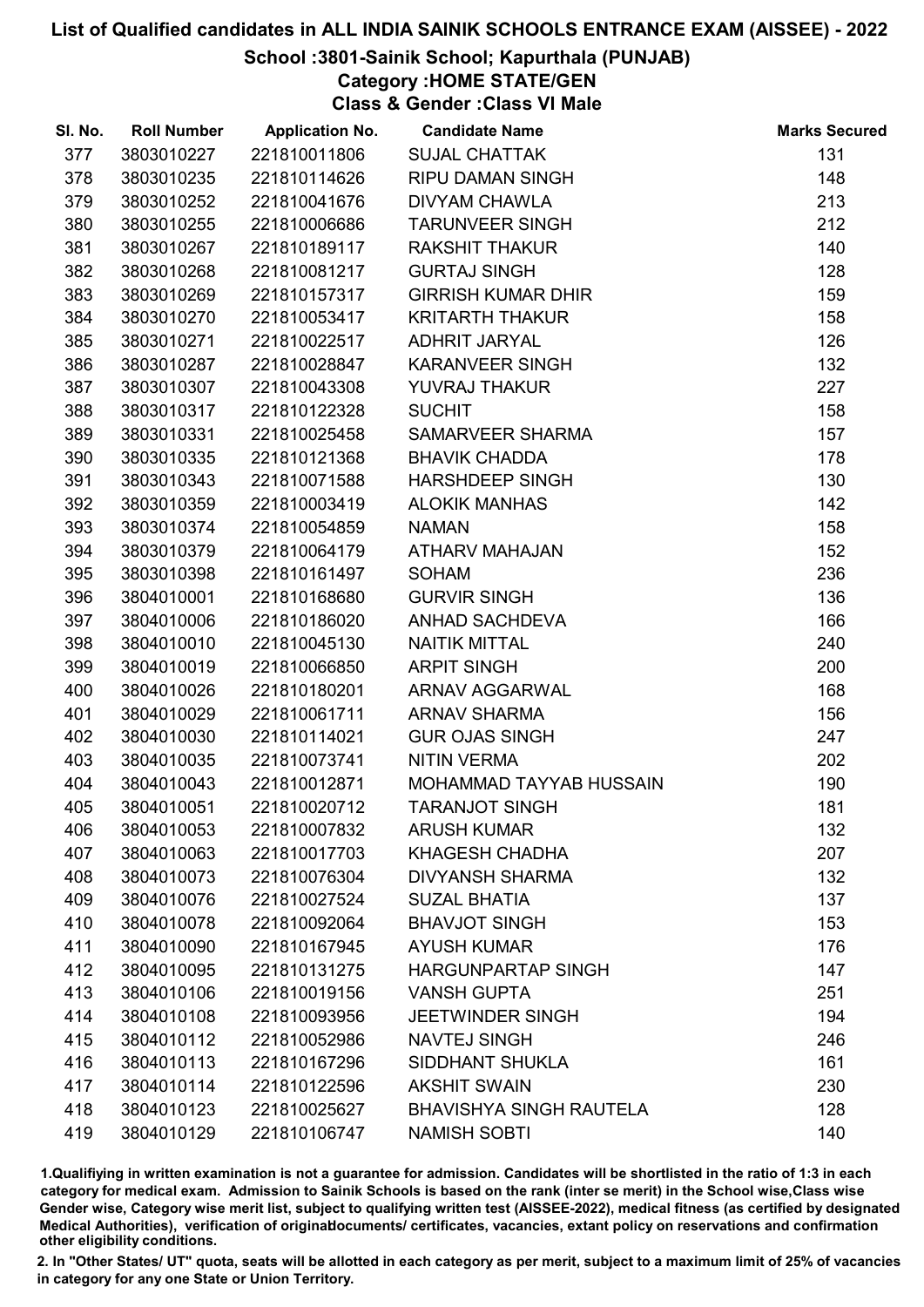## School :3801-Sainik School; Kapurthala (PUNJAB)

Category :HOME STATE/GEN

Class & Gender :Class VI Male

| SI. No. | <b>Roll Number</b> | <b>Application No.</b> | <b>Candidate Name</b>       | <b>Marks Secured</b> |
|---------|--------------------|------------------------|-----------------------------|----------------------|
| 420     | 3804010136         | 221810194367           | <b>ANIRUDH PATIAL</b>       | 178                  |
| 421     | 3804010141         | 221810070997           | YATHARTH KHURANA            | 197                  |
| 422     | 3804010144         | 221810052438           | <b>REYANSH RAWAT</b>        | 123                  |
| 423     | 3804010153         | 221810188998           | <b>ANISH KUMAR</b>          | 164                  |
| 424     | 3804010157         | 221810095129           | <b>KARTIK GAUTAM</b>        | 121                  |
| 425     | 3804010161         | 221810069049           | <b>ANMOLJOT SINGH</b>       | 174                  |
| 426     | 3804010163         | 221810048059           | <b>HARVIR SINGH</b>         | 143                  |
| 427     | 3805010024         | 221810130490           | NAVTOZ SINGH                | 172                  |
| 428     | 3805010036         | 221810005521           | <b>HRIDAY JINDAL</b>        | 200                  |
| 429     | 3805010037         | 221810015831           | <b>ADITYA VERMA</b>         | 245                  |
| 430     | 3805010049         | 221810076081           | SAMANPREET SINGH RANDHAWA   | 159                  |
| 431     | 3805010050         | 221810050181           | <b>GURANSH KANSAL</b>       | 179                  |
| 432     | 3805010066         | 221810007422           | <b>GURMAN SINGH GONDARA</b> | 160                  |
| 433     | 3805010070         | 221810056432           | <b>JAIBIR SINGH MANN</b>    | 131                  |
| 434     | 3805010075         | 221810042152           | <b>JASHANDEEP SINGH</b>     | 206                  |
| 435     | 3805010076         | 221810086962           | <b>DEEPAK PARASHAR</b>      | 126                  |
| 436     | 3805010079         | 221810179872           | <b>KHUSHANT BANSAL</b>      | 222                  |
| 437     | 3805010081         | 221810002282           | <b>SACHIT KAUSHAL</b>       | 136                  |
| 438     | 3805010084         | 221810025882           | <b>KRISH JINDAL</b>         | 183                  |
| 439     | 3805010085         | 221810159192           | <b>DAKSH RANA</b>           | 197                  |
| 440     | 3805010086         | 221810033292           | <b>VEERMAN SINGH</b>        | 210                  |
| 441     | 3805010099         | 221810042543           | SURKHAB SINGH CHAHAL        | 189                  |
| 442     | 3805010101         | 221810033253           | <b>RANSHERAN SINGH</b>      | 178                  |
| 443     | 3805010106         | 221810020473           | ARSHDEEP SINGH              | 143                  |
| 444     | 3805010107         | 221810064873           | SUKHDEEP SINGH              | 138                  |
| 445     | 3805010110         | 221810010493           | KAVIN AGGARWAL              | 236                  |
| 446     | 3805010115         | 221810147504           | <b>ADVIK BHANOT</b>         | 193                  |
| 447     | 3805010122         | 221810033524           | <b>NAMISH SHARDA</b>        | 127                  |
| 448     | 3805010128         | 221810087844           | <b>SUKHCHAIN SINGH</b>      | 159                  |
| 449     | 3805010135         | 221810002174           | <b>MANKIRAT SINGH</b>       | 150                  |
| 450     | 3805010165         | 221810015456           | <b>ABHINAV SHARMA</b>       | 152                  |
| 451     | 3805010167         | 221810141956           | <b>ADITYA CHAUHAN</b>       | 137                  |
| 452     | 3805010177         | 221810098596           | <b>HARDIK</b>               | 250                  |
| 453     | 3805010180         | 221810031807           | <b>AAYUSH GOYAL</b>         | 237                  |
| 454     | 3805010184         | 221810090827           | <b>JIGAR JOT SINGH</b>      | 146                  |
| 455     | 3805010188         | 221810064547           | <b>SARTHAK SINGH</b>        | 208                  |
| 456     | 3805010192         | 221810068357           | <b>SHAHI</b>                | 214                  |
| 457     | 3805010196         | 221810012377           | <b>TARANPREET SINGH</b>     | 137                  |
| 458     | 3805010197         | 221810018477           | <b>PRTAKSH GARG</b>         | 167                  |
| 459     | 3805010201         | 221810000287           | MADHAV GOYAL AGGARWAL       | 190                  |
| 460     | 3805010208         | 221810081887           | NAVRAJPREET SINGH SOHAL     | 136                  |
| 461     | 3805010210         | 221810072297           | <b>DEVESH MISHRA</b>        | 199                  |
| 462     | 3805010223         | 221810060048           | SABHYA JAIN                 | 143                  |

1.Qualifiying in written examination is not a guarantee for admission. Candidates will be shortlisted in the ratio of 1:3 in each category for medical exam. Admission to Sainik Schools is based on the rank (inter se merit) in the School wise,Class wise Gender wise, Category wise merit list, subject to qualifying written test (AISSEE-2022), medical fitness (as certified by designated Medical Authorities), verification of originablocuments/ certificates, vacancies, extant policy on reservations and confirmation other eligibility conditions.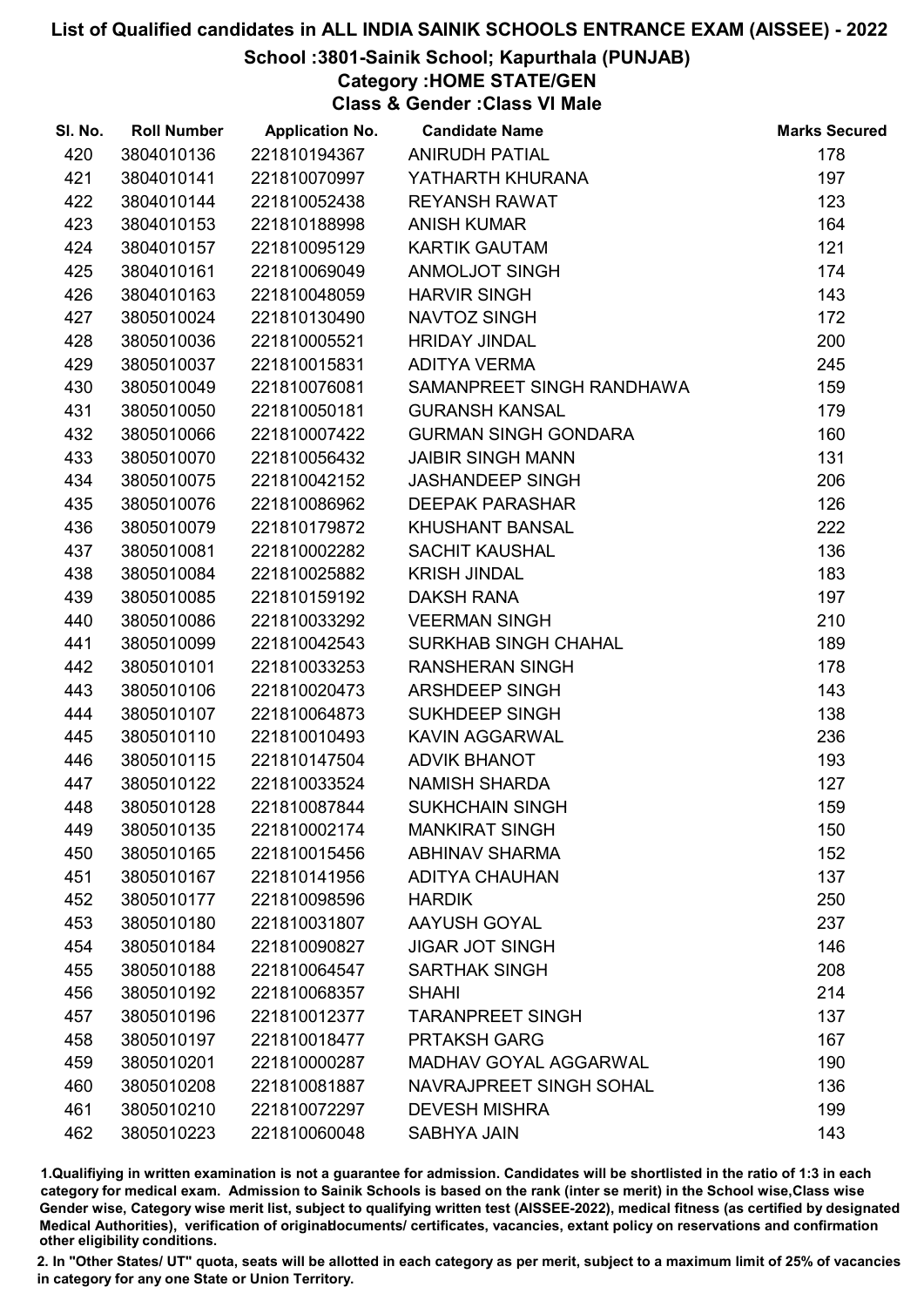## List of Qualified candidates in ALL INDIA SAINIK SCHOOLS ENTRANCE EXAM (AISSEE) - 2022 School :3801-Sainik School; Kapurthala (PUNJAB)

# Category :HOME STATE/GEN

Class & Gender :Class VI Male

| SI. No. | <b>Roll Number</b> | <b>Application No.</b> | <b>Candidate Name</b>      |           | <b>Marks Secured</b> |
|---------|--------------------|------------------------|----------------------------|-----------|----------------------|
| 463     | 3805010226         | 221810042258           | <b>BRIJESH NATH GARG</b>   |           | 154                  |
| 464     | 3805010231         | 221810102378           | ARNAV AGGARWAL             |           | 223                  |
| 465     | 3805010239         | 221810164698           | <b>TEJAS RAWAT</b>         |           | 197                  |
| 466     | 3805010261         | 221810101869           | <b>JAGRIT GARG</b>         |           | 149                  |
| 467     | 3905020338         | 221810108544           | <b>JOBANPREET SINGH</b>    |           | 219                  |
| 468     | 3905030154         | 221810018887           | <b>KRISHNA RANA</b>        |           | 227                  |
| 469     | 3908010015         | 221810087480           | AMANDEEP ARORA             |           | 168                  |
| 470     | 3908010074         | 221810086634           | AKASH                      |           | 161                  |
| 471     | 3908010146         | 221810015697           | <b>MAANVARDHAN BISHNOL</b> |           | 235                  |
| 472     | 3908010159         | 221810089878           | <b>TAPESH KUMAR</b>        | <b>AR</b> | 251                  |
| 473     | 3908010174         | 221810087979           | EKAMJOT SINGH              |           | 217                  |

<sup>1.</sup>Qualifiying in written examination is not a guarantee for admission. Candidates will be shortlisted in the ratio of 1:3 in each category for medical exam. Admission to Sainik Schools is based on the rank (inter se merit) in the School wise,Class wise Gender wise, Category wise merit list, subject to qualifying written test (AISSEE-2022), medical fitness (as certified by designated Medical Authorities), verification of originablocuments/ certificates, vacancies, extant policy on reservations and confirmation other eligibility conditions.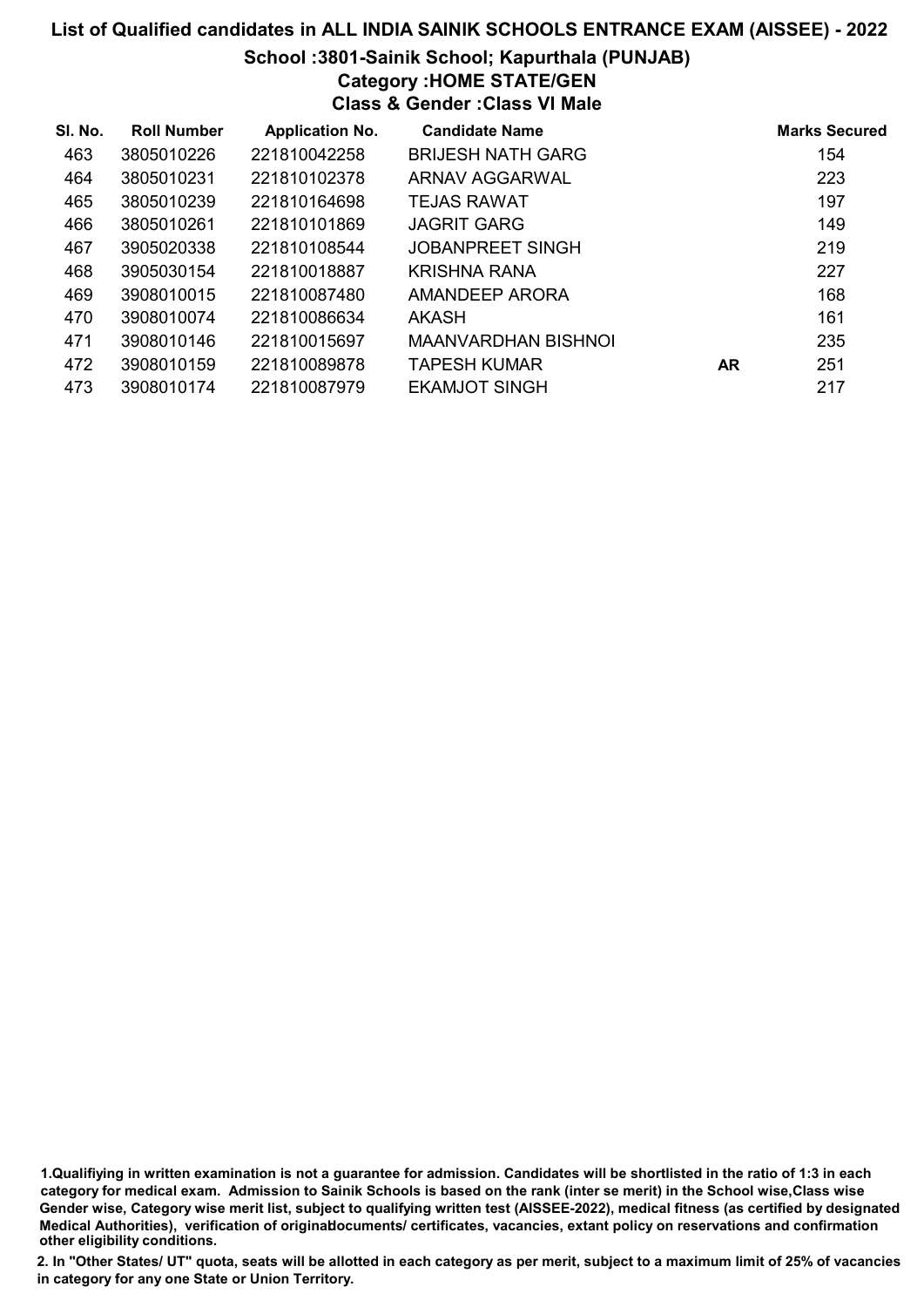#### School :3801-Sainik School; Kapurthala (PUNJAB)

Category :OTHER STATE/SC

Class & Gender :Class VI Male

| SI. No. | <b>Roll Number</b> | <b>Application No.</b> | <b>Candidate Name</b>   | <b>Marks Secured</b> |
|---------|--------------------|------------------------|-------------------------|----------------------|
| 474     | 1501010366         | 221810154542           | <b>PIYUSH KUMAR</b>     | 207                  |
| 475     | 1505010090         | 221810126291           | <b>ABHISHEK RAJ</b>     | 209                  |
| 476     | 1505010595         | 221810136502           | SIDDHARTH SHIVAM        | 85                   |
| 477     | 1507010071         | 221810087672           | <b>MANU RAJ</b>         | 232                  |
| 478     | 1508010341         | 221810094441           | <b>HIMANSHU BHASKAR</b> | 191                  |
| 479     | 1508010453         | 221810182873           | <b>DEV KUMAR</b>        | 163                  |
| 480     | 1508010626         | 221810060567           | <b>SURAJ KUMAR</b>      | 196                  |
| 481     | 1509020436         | 221810144068           | <b>PRINCE KUMAR</b>     | 245                  |
| 482     | 1510010028         | 221810132940           | <b>AKSHAT RAJ</b>       | 189                  |
| 483     | 1510010055         | 221810145301           | <b>MANIKANT KUMAR</b>   | 230                  |
| 484     | 1510020172         | 221810177665           | <b>PRINCE KUMAR</b>     | 190                  |
| 485     | 1510030097         | 221810105605           | <b>RISHAV KUMAR</b>     | 206                  |
| 486     | 1511030093         | 221810154055           | <b>ANKIT RAJ</b>        | 174                  |
| 487     | 1511030389         | 221810091097           | <b>VISHNU KUMAR</b>     | 228                  |
| 488     | 1511030431         | 221810174328           | <b>NILESH KUMAR</b>     | 162                  |
| 489     | 1513020194         | 221810120886           | <b>AMIT KUMAR</b>       | 132                  |
| 490     | 2001050208         | 221810195983           | AALOK                   | 148                  |
| 491     | 2001050754         | 221810070575           | <b>SAHIL SINGH</b>      | 187                  |
| 492     | 2301020467         | 221810042276           | <b>PARTH</b>            | 111                  |
| 493     | 2301020497         | 221810173996           | <b>TAVISH JHANJHOT</b>  | 126                  |
| 494     | 2303030158         | 221810194144           | <b>NAVDEEP</b>          | 101                  |
| 495     | 2401010199         | 221810133766           | <b>AYUSH JASWAL</b>     | 94                   |
| 496     | 2609010223         | 221810101484           | <b>RANA KUMAR</b>       | 158                  |
| 497     | 3801010176         | 221810122362           | <b>SAURABH PRAKASH</b>  | 182                  |
| 498     | 3801010181         | 221810180793           | <b>ABHAY RAJ</b>        | 97                   |
| 499     | 3801010199         | 221810122059           | <b>BITU PASWAN</b>      | 215                  |
| 500     | 3803010313         | 221810040418           | PUJIT THAPPA            | 104                  |
| 501     | 3804010140         | 221810154897           | PRASHANT KUMAR ARYAN    | 165                  |
| 502     | 3805010016         | 221810069940           | <b>NAITIK</b>           | 89                   |
| 503     | 3805010131         | 221810011754           | <b>KABIR</b>            | 102                  |
| 504     | 3805010214         | 221810096308           | <b>NIKHIL KUMAR</b>     | 93                   |
| 505     | 3805010225         | 221810024948           | <b>AARUSH GAUTAM</b>    | 108                  |
| 506     | 3903020158         | 221810123454           | <b>ROHIT JINGAR</b>     | 95                   |
| 507     | 4401010170         | 221810027281           | <b>MANAN KUMAR</b>      | 140                  |
| 508     | 4408020308         | 221810038366           | KAUTILYA BHARTESH SINGH | 121                  |
| 509     | 4412010248         | 221810139094           | YASHVARDHAN RAJ         | 134                  |

1.Qualifiying in written examination is not a guarantee for admission. Candidates will be shortlisted in the ratio of 1:3 in each category for medical exam. Admission to Sainik Schools is based on the rank (inter se merit) in the School wise,Class wise Gender wise, Category wise merit list, subject to qualifying written test (AISSEE-2022), medical fitness (as certified by designated Medical Authorities), verification of originablocuments/ certificates, vacancies, extant policy on reservations and confirmation other eligibility conditions.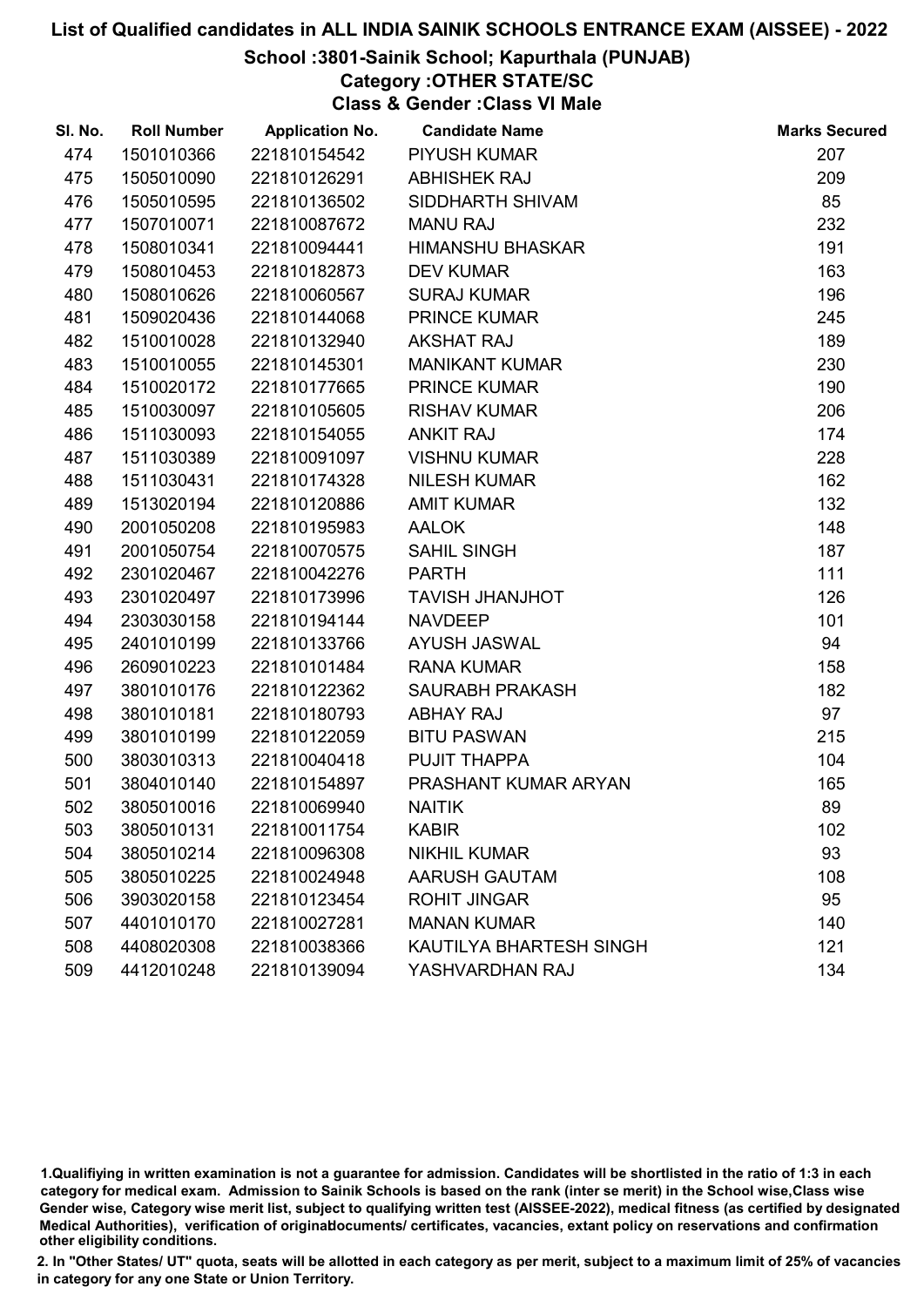#### School :3801-Sainik School; Kapurthala (PUNJAB)

Category :OTHER STATE/ST

Class & Gender :Class VI Male

| SI. No. | <b>Roll Number</b> | <b>Application No.</b> | <b>Candidate Name</b>       | <b>Marks Secured</b> |
|---------|--------------------|------------------------|-----------------------------|----------------------|
| 510     | 2301020387         | 221810079595           | <b>STANZIN JIGMET DORJE</b> | 141                  |
| 511     | 2301020765         | 221810010969           | <b>STANZIN DESCHOK</b>      | 157                  |
| 512     | 2501040234         | 221810136886           | <b>MOBEEN AHMED</b>         | 107                  |
| 513     | 2501050071         | 221810011738           | <b>SADDAM MUSHTAQ</b>       | 120                  |
| 514     | 3801010174         | 221810150152           | RAJNISH KUMAR               | 124                  |
| 515     | 3803010394         | 221810016494           | <b>PREM SINGH MARAVI</b>    | 63                   |
| 516     | 3903020217         | 221810149016           | <b>ANKUSH MEENA</b>         | 112                  |
| 517     | 3904040154         | 221810097722           | <b>ABHISHEK MINA</b>        | 101                  |
| 518     | 4412020470         | 221810159548           | KUMAR HARSH                 | 186                  |
| 519     | 4502010015         | 221810182871           | ABHAY SINGH RATHOUR         | 121                  |
| 520     | 4701010044         | 221810119642           | STANZIN RABTAR GIATSO       | 165                  |
| 521     | 4701010056         | 221810101463           | <b>STANZIN CHOSGYAL</b>     | 135                  |
| 522     | 4701010134         | 221810062049           | <b>TSEWANG TONLEX</b>       | 136                  |

1.Qualifiying in written examination is not a guarantee for admission. Candidates will be shortlisted in the ratio of 1:3 in each category for medical exam. Admission to Sainik Schools is based on the rank (inter se merit) in the School wise,Class wise Gender wise, Category wise merit list, subject to qualifying written test (AISSEE-2022), medical fitness (as certified by designated Medical Authorities), verification of originablocuments/ certificates, vacancies, extant policy on reservations and confirmation other eligibility conditions.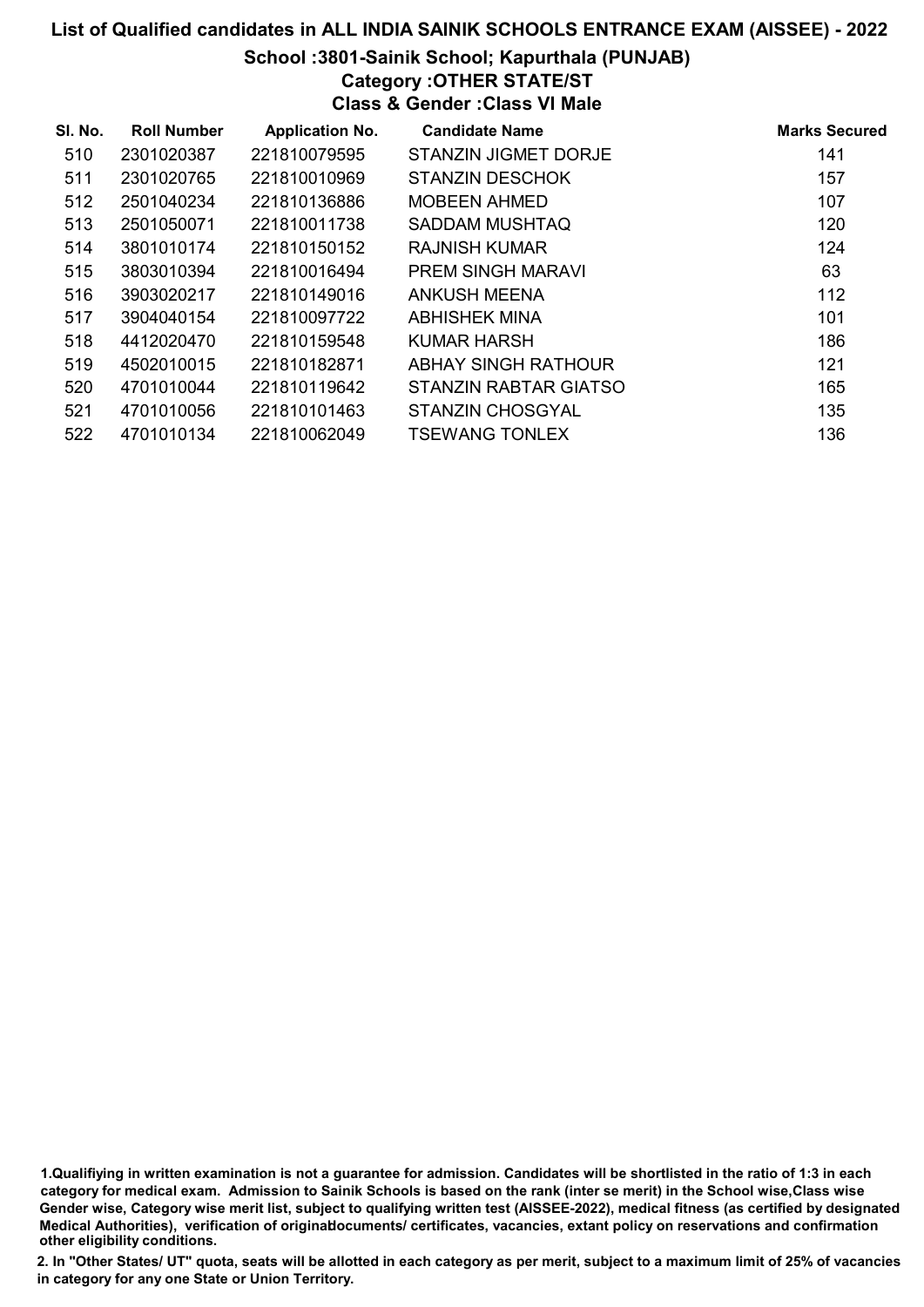## School :3801-Sainik School; Kapurthala (PUNJAB)

Category :OTHER STATE/OBC

Class & Gender :Class VI Male

| SI. No. | <b>Roll Number</b> | <b>Application No.</b> | <b>Candidate Name</b>      | <b>Marks Secured</b> |
|---------|--------------------|------------------------|----------------------------|----------------------|
| 523     | 1506010130         | 221810118613           | <b>NITESH KUMAR</b>        | 277                  |
| 524     | 1506010263         | 221810131355           | <b>AMIT KUMAR GIRI</b>     | 248                  |
| 525     | 1507010156         | 221810082185           | AYUSH KUMAR.               | 209                  |
| 526     | 1507010167         | 221810072046           | <b>ANURAJ KRISHU</b>       | 148                  |
| 527     | 1508010391         | 221810107152           | <b>JHUNNA PAL</b>          | 264                  |
| 528     | 1508010676         | 221810120468           | <b>ROHIT KUMAR</b>         | 176                  |
| 529     | 1508010725         | 221810141289           | <b>ABHAY KUMAR</b>         | 158                  |
| 530     | 1509010145         | 221810118463           | <b>KESHAV KUMAR</b>        | 175                  |
| 531     | 1509010167         | 221810162544           | <b>SHUBHAM KUMAR</b>       | 229                  |
| 532     | 1509030236         | 221810063493           | <b>ABHINAV ANAND</b>       | 167                  |
| 533     | 1509030244         | 221810012004           | <b>AVINASH SHARRAF</b>     | 163                  |
| 534     | 1509030329         | 221810109774           | YASH RAJ                   | 229                  |
| 535     | 1509040420         | 221810107959           | <b>PRANAV KUMAR</b>        | 242                  |
| 536     | 1510030094         | 221810162894           | <b>ANAND RAJ</b>           | 233                  |
| 537     | 1511020143         | 221810100131           | <b>KESHAV KUMAR</b>        | 254                  |
| 538     | 1511020307         | 221810150682           | <b>HIMANSHU KUMAR</b>      | 170                  |
| 539     | 1511020503         | 221810005634           | <b>GAURAV KUMAR</b>        | 258                  |
| 540     | 1511030149         | 221810034785           | <b>ANAND KISHOR</b>        | 192                  |
| 541     | 1511030184         | 221810096026           | <b>PAWAN KUMAR</b>         | 203                  |
| 542     | 1511030279         | 221810103596           | <b>ANKIT KUMAR</b>         | 192                  |
| 543     | 1511030439         | 221810150928           | <b>SHIVAM KUMAR</b>        | 215                  |
| 544     | 1511050197         | 221810064543           | <b>ARNAV GUPTA</b>         | 244                  |
| 545     | 1511050252         | 221810099383           | <b>AMARJEET KUMAR</b>      | 168                  |
| 546     | 1512020209         | 221810147578           | <b>RAJNEESH KUMAR</b>      | 168                  |
| 547     | 1513020007         | 221810034150           | <b>AMAN KUMAR</b>          | 147                  |
| 548     | 1513020008         | 221810063650           | <b>ADITYA KUMAR</b>        | 130                  |
| 549     | 2001030311         | 221810143501           | <b>KANHAIYA SINGH</b>      | 150                  |
| 550     | 2001040400         | 221810047792           | <b>AKSHAY PRATAP SINGH</b> | 260                  |
| 551     | 2001050625         | 221810017725           | <b>ARYAN JAISWAL</b>       | 216                  |
| 552     | 2301020755         | 221810013859           | <b>TANISHQ</b>             | 156                  |
| 553     | 2302040251         | 221810166419           | <b>VASUDEV</b>             | 217                  |
| 554     | 2303040382         | 221810044748           | <b>VINIT YADAV</b>         | 145                  |
| 555     | 2303090018         | 221810087977           | <b>KRISH</b>               | 128                  |
| 556     | 2304030268         | 221810064961           | <b>MANISH JANGRA</b>       | 191                  |
| 557     | 2502020030         | 221810048416           | <b>SAMARTH VERMA</b>       | 274                  |
| 558     | 2605010011         | 221810060470           | <b>DEV KUMAR</b>           | 200                  |
| 559     | 2610010033         | 221810181361           | <b>SUSHANT RAJ</b>         | 161                  |
| 560     | 3002020074         | 221810050333           | <b>SHIVAM SINGH BAGHEL</b> | 255                  |
| 561     | 3002020155         | 221810150814           | <b>AMAN DHAKAR</b>         | 130                  |
| 562     | 3002020182         | 221810126044           | <b>SHUBHANKAR SINGH</b>    | 163                  |
| 563     | 3002020467         | 221810069596           | <b>ANSHU DHAKAR</b>        | 243                  |
| 564     | 3002030200         | 221810079813           | <b>ANSHUMAN BAGHEL</b>     | 254                  |
| 565     | 3116020006         | 221810043430           | NIRBHAY ABHAY PATIL        | 197                  |

1.Qualifiying in written examination is not a guarantee for admission. Candidates will be shortlisted in the ratio of 1:3 in each category for medical exam. Admission to Sainik Schools is based on the rank (inter se merit) in the School wise,Class wise Gender wise, Category wise merit list, subject to qualifying written test (AISSEE-2022), medical fitness (as certified by designated Medical Authorities), verification of originablocuments/ certificates, vacancies, extant policy on reservations and confirmation other eligibility conditions.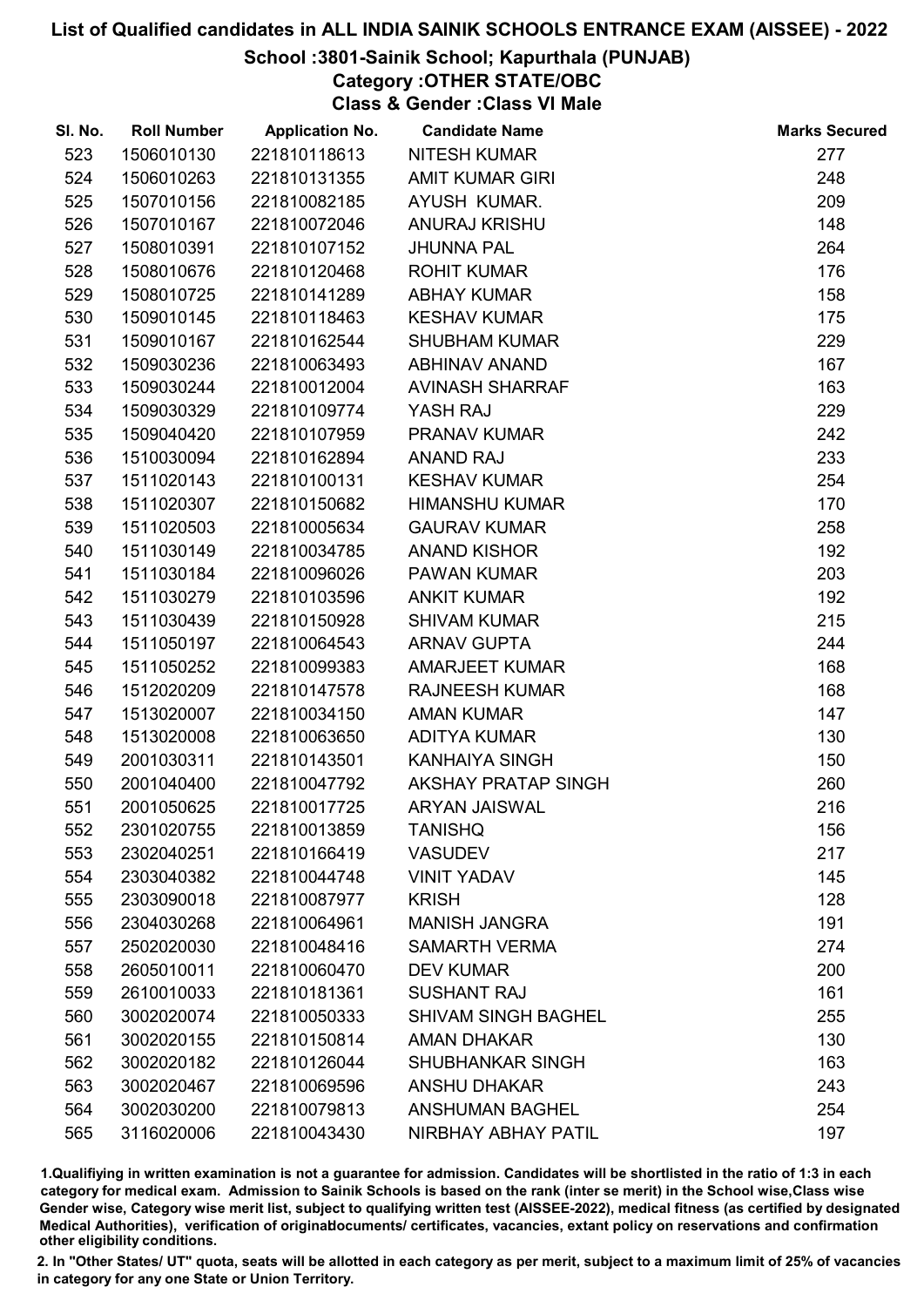## School :3801-Sainik School; Kapurthala (PUNJAB)

Category :OTHER STATE/OBC

Class & Gender :Class VI Male

| SI. No. | <b>Roll Number</b> | <b>Application No.</b> | <b>Candidate Name</b>   | <b>Marks Secured</b> |
|---------|--------------------|------------------------|-------------------------|----------------------|
| 566     | 3801010168         | 221810123740           | <b>RAKESH KUMAR</b>     | 243                  |
| 567     | 3801010170         | 221810123980           | LAKSHYA KUMAR GUPTA     | 217                  |
| 568     | 3801010171         | 221810120261           | <b>ABHISHEK KUMAR</b>   | 224                  |
| 569     | 3801010189         | 221810149656           | <b>ANKIT GUPTA</b>      | 142                  |
| 570     | 3801010195         | 221810148857           | <b>AKASH KUMAR</b>      | 179                  |
| 571     | 3805010046         | 221810023271           | <b>DIVYANSHU BHUKAR</b> | 192                  |
| 572     | 3805010151         | 221810057255           | <b>SURYANSH KUMAR</b>   | 243                  |
| 573     | 3901020235         | 221810030156           | JITENDRA KUMAR SINGH    | 240                  |
| 574     | 3901020254         | 221810132196           | <b>PRINCE KUMAR</b>     | 224                  |
| 575     | 3902010191         | 221810060054           | <b>ARVIND KUMAR</b>     | 246                  |
| 576     | 3903010010         | 221810168520           | <b>SUNIL JAT</b>        | 141                  |
| 577     | 3903010129         | 221810170992           | <b>DEVENDRA PURBIYA</b> | 133                  |
| 578     | 3904020151         | 221810041591           | <b>RONAK</b>            | 224                  |
| 579     | 3904040400         | 221810103414           | DEVRAJ YADAV            | 169                  |
| 580     | 3905010122         | 221810130890           | <b>ROHIT DHAKAR</b>     | 158                  |
| 581     | 3905030343         | 221810059039           | <b>ABHAY SINGH</b>      | 215                  |
| 582     | 4401010172         | 221810157381           | <b>LAVKUSH</b>          | 168                  |
| 583     | 4401020041         | 221810013722           | <b>AMAN KUMAR</b>       | 259                  |
| 584     | 4401020146         | 221810049123           | <b>KRISHNA RAJPOOT</b>  | 164                  |
| 585     | 4401020262         | 221810099954           | <b>VIVEK</b>            | 258                  |
| 586     | 4401040457         | 221810044979           | <b>PIYUSH</b>           | 186                  |
| 587     | 4402010550         | 221810017569           | <b>VINOD YADAV</b>      | 230                  |
| 588     | 4405010055         | 221810111001           | PRIYANSHU KUMAR GUPTA   | 214                  |
| 589     | 4405010203         | 221810110583           | PAWAN KUMAR CHAUHAN     | 227                  |
| 590     | 4409010448         | 221810004119           | <b>AAYUSH KUMAR</b>     | 159                  |
| 591     | 4412020316         | 221810081418           | <b>TEJASH YADAV</b>     | 148                  |
| 592     | 4601010027         | 221810094430           | <b>SHIVAM KUMAR</b>     | 212                  |

<sup>1.</sup>Qualifiying in written examination is not a guarantee for admission. Candidates will be shortlisted in the ratio of 1:3 in each category for medical exam. Admission to Sainik Schools is based on the rank (inter se merit) in the School wise,Class wise Gender wise, Category wise merit list, subject to qualifying written test (AISSEE-2022), medical fitness (as certified by designated Medical Authorities), verification of originablocuments/ certificates, vacancies, extant policy on reservations and confirmation other eligibility conditions.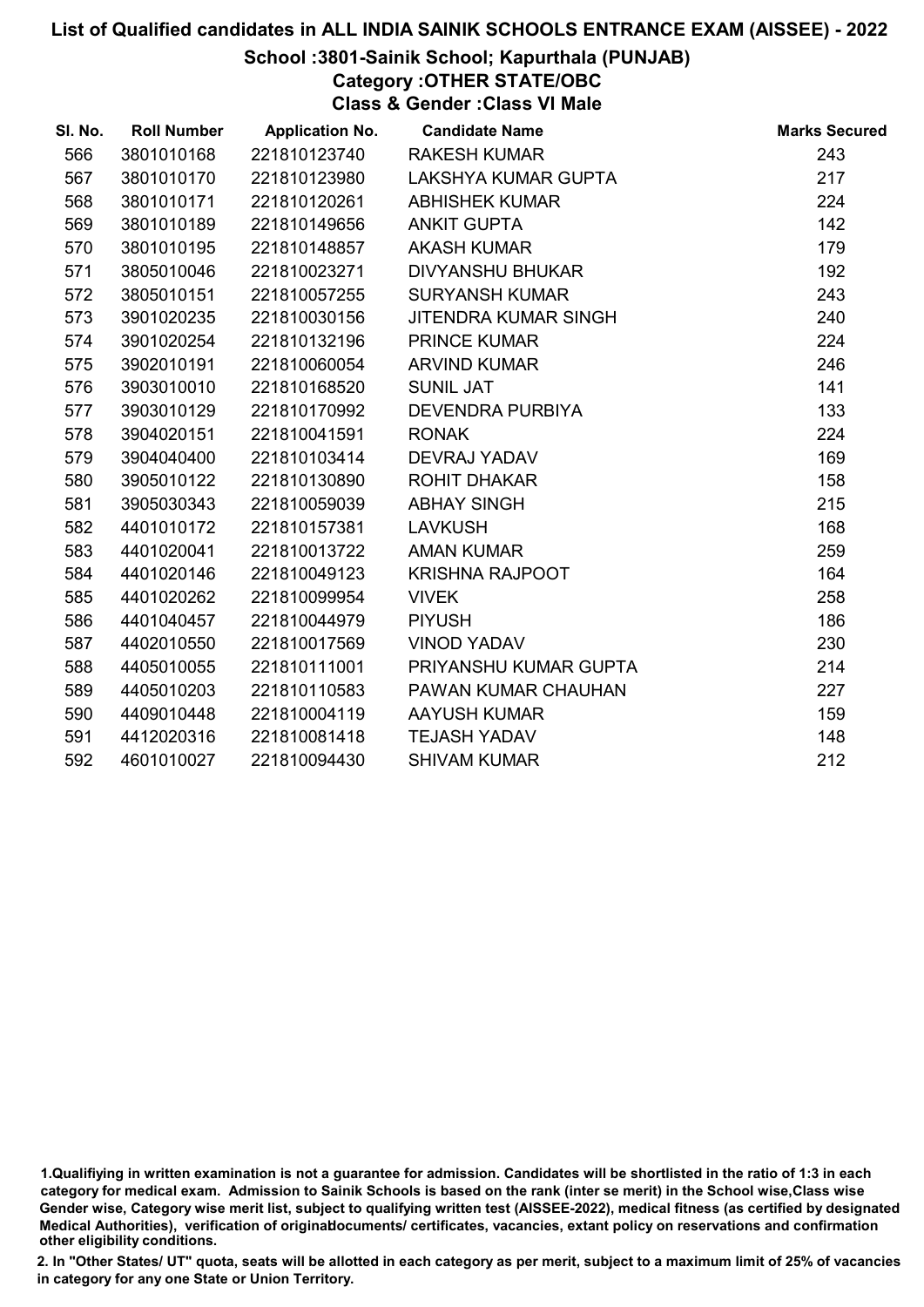## School :3801-Sainik School; Kapurthala (PUNJAB)

Category :OTHER STATE/DEF

Class & Gender :Class VI Male

| SI. No. | <b>Roll Number</b> | <b>Application No.</b> | <b>Candidate Name</b>       | <b>Marks Secured</b> |
|---------|--------------------|------------------------|-----------------------------|----------------------|
| 593     | 1511040036         | 221810196020           | <b>VIKRANT KUMAR</b>        | 225                  |
| 594     | 1511060020         | 221810111935           | <b>HARSH KUMAR</b>          | 166                  |
| 595     | 1511070084         | 221810033878           | <b>KUMAR ANSH</b>           | 159                  |
| 596     | 2001030123         | 221810045340           | <b>SHUBHANSHU BANA</b>      | 183                  |
| 597     | 2001050085         | 221810098153           | <b>SUBHANSH DIWAKAR</b>     | 212                  |
| 598     | 2001050384         | 221810089344           | <b>LAKSHYA TOMAR</b>        | 199                  |
| 599     | 2001060192         | 221810161917           | <b>AABHAS</b>               | 211                  |
| 600     | 2301020430         | 221810089436           | <b>MOKSH</b>                | 146                  |
| 601     | 2303040363         | 221810041538           | <b>AKSHIT KUMAR</b>         | 197                  |
| 602     | 2403010062         | 221810015750           | <b>ANIKET RANA</b>          | 184                  |
| 603     | 2408010131         | 221810008682           | <b>RISHIT CHANDEL</b>       | 129                  |
| 604     | 2501020111         | 221810008811           | <b>RUDRA PARTAP</b>         | 207                  |
| 605     | 2612010216         | 221810128375           | <b>RIPANDEEP SINGH</b>      | 186                  |
| 606     | 3002010171         | 221810046451           | <b>YUVRAJ</b>               | 124                  |
| 607     | 3801010107         | 221810072742           | ANAND KUMAR PANDEY          | 223                  |
| 608     | 3801010190         | 221810123666           | <b>VIKASH PANDEY</b>        | 157                  |
| 609     | 3802010176         | 221810024079           | <b>ABSAR ALI</b>            | 121                  |
| 610     | 3803010065         | 221810047751           | <b>ROSHAN TIWARI</b>        | 164                  |
| 611     | 3803010152         | 221810066163           | ANSH SINGH BHADOURIA        | 235                  |
| 612     | 3803010180         | 221810034454           | PRAVEEN SINGH               | 214                  |
| 613     | 3803010221         | 221810116585           | <b>ABHIJEET SINGH</b>       | 147                  |
| 614     | 3803010245         | 221810062466           | AMAN YADAV                  | 235                  |
| 615     | 3803010250         | 221810057966           | <b>RISHAV KUMAR</b>         | 251                  |
| 616     | 3803010310         | 221810047608           | <b>DEVANSH PANDAY</b>       | 157                  |
| 617     | 3803010348         | 221810025398           | <b>VISHNU SHANDILYA</b>     | 149                  |
| 618     | 3805010271         | 221810026789           | <b>KSHITIJ SHAHI</b>        | 170                  |
| 619     | 3901010035         | 221810041270           | <b>JITU</b>                 | 220                  |
| 620     | 3901010226         | 221810133854           | ADARSH KRISHANA             | 137                  |
| 621     | 3901010325         | 221810020346           | <b>AYUSH KUMAR</b>          | 221                  |
| 622     | 3904040625         | 221810086985           | <b>REEKEN RAKSHIT SINGH</b> | 226                  |
| 623     | 4102030139         | 221810066397           | <b>RAHUL KUMAR</b>          | 147                  |
| 624     | 4401030332         | 221810078073           | <b>KRISHNA SINGH</b>        | 180                  |
| 625     | 4401030451         | 221810039184           | <b>SHIVAM RANA</b>          | 164                  |
| 626     | 4401040366         | 221810062288           | PRATEEK TEOTIA              | 222                  |
| 627     | 4406020282         | 221810098723           | <b>HARSH GANGWAR</b>        | 137                  |

1.Qualifiying in written examination is not a guarantee for admission. Candidates will be shortlisted in the ratio of 1:3 in each category for medical exam. Admission to Sainik Schools is based on the rank (inter se merit) in the School wise,Class wise Gender wise, Category wise merit list, subject to qualifying written test (AISSEE-2022), medical fitness (as certified by designated Medical Authorities), verification of originablocuments/ certificates, vacancies, extant policy on reservations and confirmation other eligibility conditions.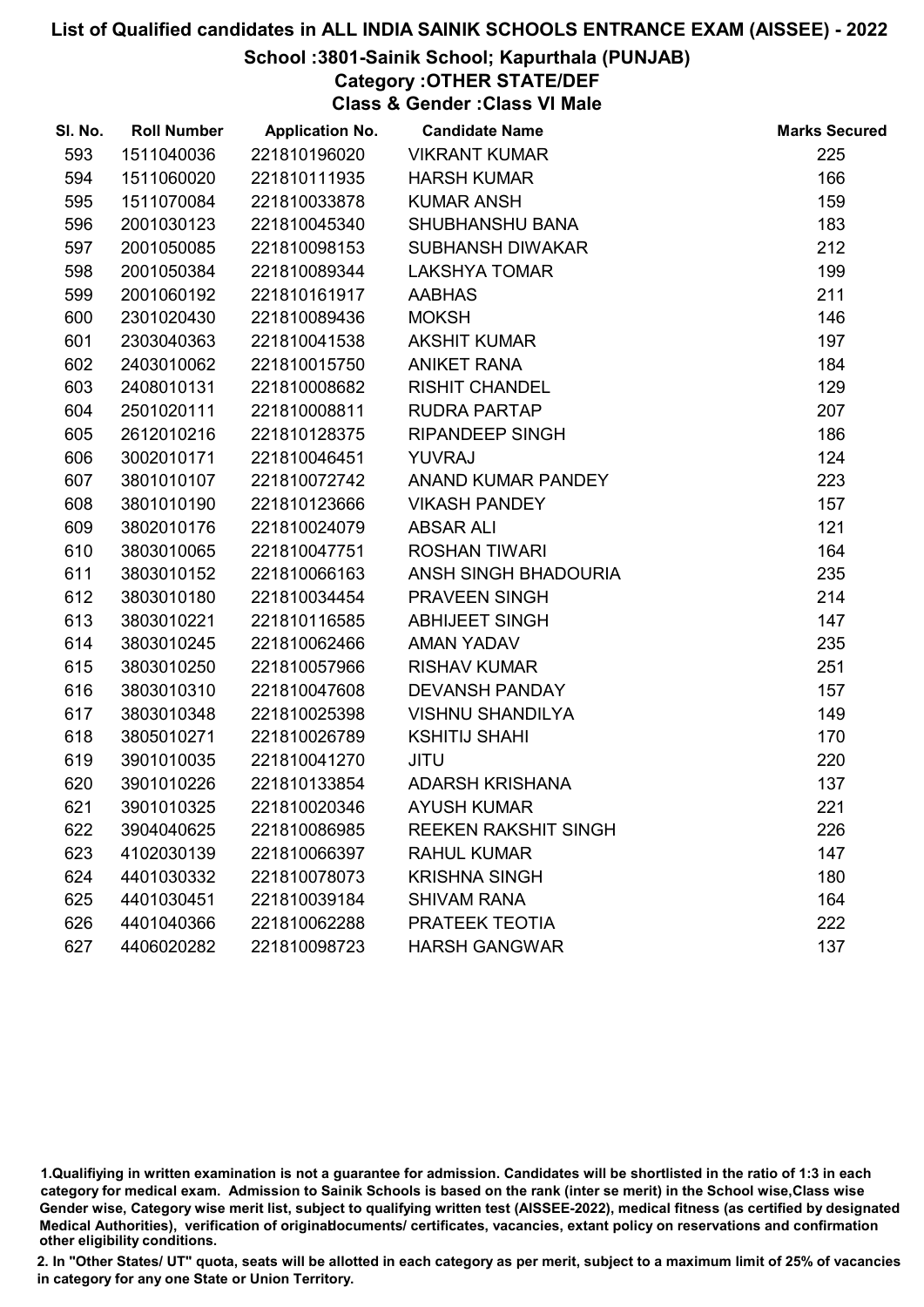## School :3801-Sainik School; Kapurthala (PUNJAB)

Category :OTHER STATE/GEN

Class & Gender :Class VI Male

| SI. No. | <b>Roll Number</b> | <b>Application No.</b> | <b>Candidate Name</b>      | <b>Marks Secured</b> |
|---------|--------------------|------------------------|----------------------------|----------------------|
| 628     | 1501010209         | 221810000767           | <b>HARSH RAJ</b>           | 228                  |
| 629     | 1501010545         | 221810142637           | <b>UJJWAL KUMAR</b>        | 188                  |
| 630     | 1505010086         | 221810153971           | <b>VEER PRAKASH</b>        | 161                  |
| 631     | 1505010295         | 221810177846           | <b>RISHI RAJ</b>           | 182                  |
| 632     | 1505010667         | 221810144103           | <b>NAMAN KUMAR</b>         | 190                  |
| 633     | 1507010232         | 221810036288           | <b>UMANG KUMAR SINGH</b>   | 220                  |
| 634     | 1509020480         | 221810149999           | <b>UMANG</b>               | 254                  |
| 635     | 1509030020         | 221810119342           | ARYAN KUMAR SINGH          | 174                  |
| 636     | 1511030292         | 221810165507           | ANAND KUMAR TIWARI         | 193                  |
| 637     | 1511040172         | 221810079011           | <b>ADARSH BHARGAV</b>      | 141                  |
| 638     | 1511060267         | 221810089907           | <b>KARTIK MISHRA</b>       | 172                  |
| 639     | 1512020226         | 221810094139           | <b>DEVANSH RAJ</b>         | 240                  |
| 640     | 2001030317         | 221810160801           | ANANTH YADAV               | 148                  |
| 641     | 2001040198         | 221810023232           | ARADHYA SHARMA             | 146                  |
| 642     | 2001040368         | 221810074782           | <b>VEDANT NATH TIWARI</b>  | 152                  |
| 643     | 2001050203         | 221810062883           | <b>DEVANSH DHAMA</b>       | 137                  |
| 644     | 2001050433         | 221810053064           | AARAV BHARDWAJ             | 184                  |
| 645     | 2001050492         | 221810090084           | <b>RITWIK PRATAP SINGH</b> | 138                  |
| 646     | 2001050786         | 221810196685           | YOGYA CHAUDHARY            | 138                  |
| 647     | 2001050984         | 221810054156           | SHAURYA PRATAP SINGH       | 138                  |
| 648     | 2001060301         | 221810033267           | <b>SHANTANU SV SINGH</b>   | 128                  |
| 649     | 2001060317         | 221810147667           | <b>SHIVANIKIT SINGH</b>    | 179                  |
| 650     | 2001060541         | 221810002048           | <b>BHUMIT MANN</b>         | 192                  |
| 651     | 2001060862         | 221810055649           | <b>HRIDAY PARASHAR</b>     | 218                  |
| 652     | 2001060953         | 221810020779           | <b>NIBODH</b>              | 215                  |
| 653     | 2201010398         | 221810031780           | <b>PIYUSH KUMAR</b>        | 167                  |
| 654     | 2201010419         | 221810031645           | <b>AYUSH KUMAR</b>         | 141                  |
| 655     | 2301010108         | 221810197780           | AAYUSH KUMAR MISHRA        | 159                  |
| 656     | 2301020048         | 221810033612           | <b>SUDHANSH BALI</b>       | 232                  |
| 657     | 2301020141         | 221810149703           | <b>SHIVANSH KUSHWAHA</b>   | 150                  |
| 658     | 2301020372         | 221810018275           | ATIKSH BARUN SHARMA        | 158                  |
| 659     | 2302030191         | 221810177044           | <b>TEJASAV</b>             | 136                  |
| 660     | 2303040470         | 221810073339           | <b>NITIN</b>               | 139                  |
| 661     | 2303080232         | 221810181127           | ANMOL SARASWAT             | 143                  |
| 662     | 2304030218         | 221810039931           | <b>DEV</b>                 | 180                  |
| 663     | 2304040011         | 221810039483           | PANKAJ JHORAR              | 270                  |
| 664     | 2304050155         | 221810186407           | <b>MRIDUL KAPOOR</b>       | 227                  |
| 665     | 2403010191         | 221810011691           | YASHASWI ADITRAJ THAKUR    | 173                  |
| 666     | 2405010043         | 221810197343           | <b>VIHAAN ARORA</b>        | 183                  |
| 667     | 2406020142         | 221810004014           | <b>TANMAY CHAUHAN</b>      | 124                  |
| 668     | 2408020004         | 221810125374           | <b>ANAND SHARMA</b>        | 216                  |
| 669     | 2408020044         | 221810164465           | <b>AKSHAT SINGH</b>        | 123                  |
| 670     | 2501020002         | 221810192860           | <b>JASABHIRAJ SINGH</b>    | 237                  |

1.Qualifiying in written examination is not a guarantee for admission. Candidates will be shortlisted in the ratio of 1:3 in each category for medical exam. Admission to Sainik Schools is based on the rank (inter se merit) in the School wise,Class wise Gender wise, Category wise merit list, subject to qualifying written test (AISSEE-2022), medical fitness (as certified by designated Medical Authorities), verification of originablocuments/ certificates, vacancies, extant policy on reservations and confirmation other eligibility conditions.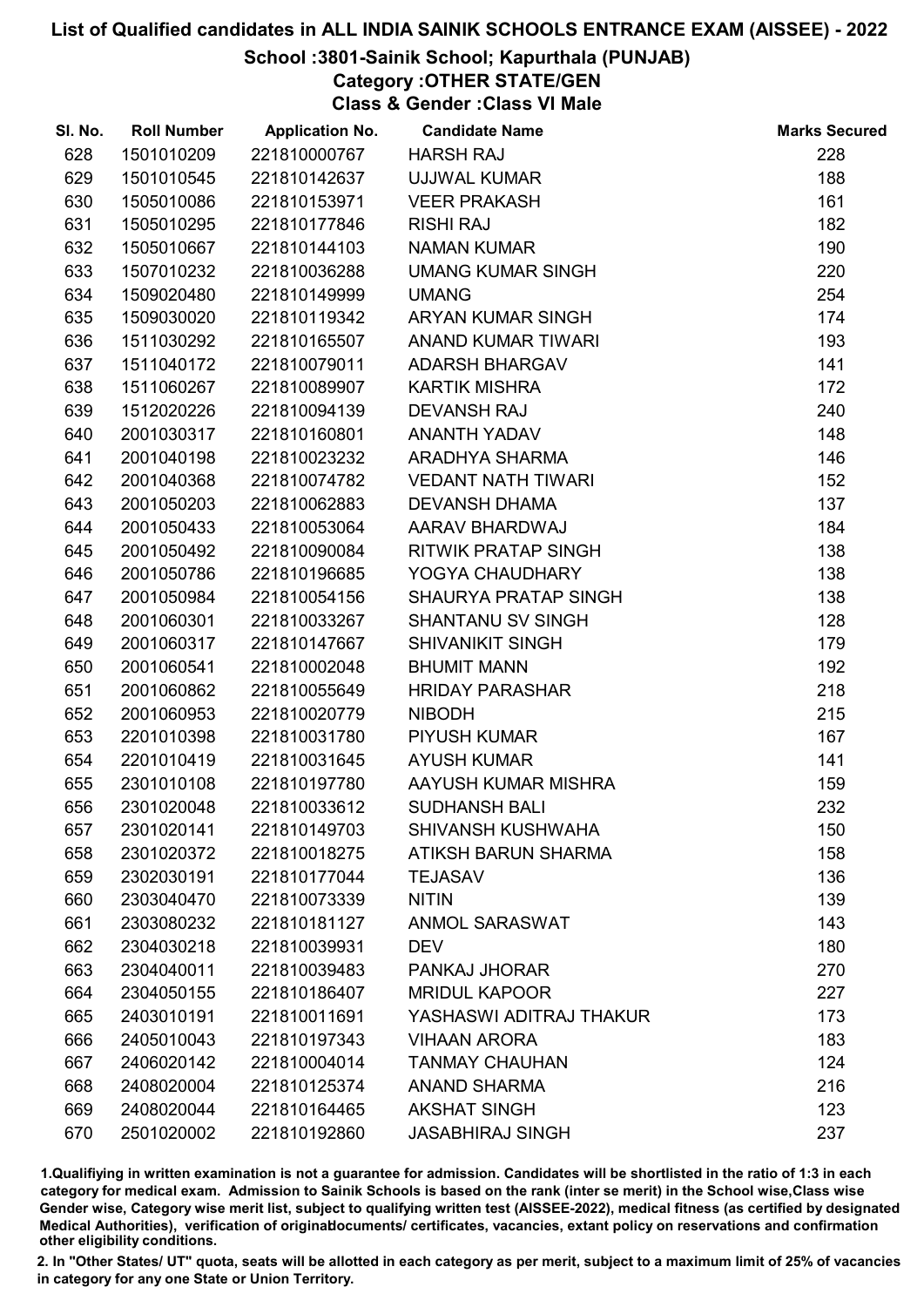## School :3801-Sainik School; Kapurthala (PUNJAB)

Category :OTHER STATE/GEN

Class & Gender :Class VI Male

| SI. No. | <b>Roll Number</b> | <b>Application No.</b> | <b>Candidate Name</b>         | <b>Marks Secured</b> |
|---------|--------------------|------------------------|-------------------------------|----------------------|
| 671     | 2501020428         | 221810053782           | RIDHAAN SHARMA                | 148                  |
| 672     | 2501030259         | 221810040554           | <b>SHAKSHAM</b>               | 124                  |
| 673     | 3002010100         | 221810129190           | NAMAN SINGH BHADAURIYA        | 248                  |
| 674     | 3114030474         | 221810170799           | <b>SHRIKAR VIKAS KUCHEKAR</b> | 164                  |
| 675     | 3801020053         | 221810069445           | <b>AAYUSH TYAGI</b>           | 167                  |
| 676     | 3802010160         | 221810008319           | <b>APURV SINGH</b>            | 239                  |
| 677     | 3803010111         | 221810048552           | <b>BHAVESH SINGH GULERIA</b>  | 170                  |
| 678     | 3803010130         | 221810133492           | <b>AARUSH SHARMA</b>          | 196                  |
| 679     | 3803010318         | 221810051038           | <b>AMAN SHUKLA</b>            | 189                  |
| 680     | 3803010329         | 221810126358           | <b>ANSH TRIPATHI</b>          | 133                  |
| 681     | 3804010119         | 221810166017           | <b>MADHAV KASHYAP</b>         | 130                  |
| 682     | 3805010021         | 221810082270           | <b>SHAMS TABREJ</b>           | 170                  |
| 683     | 3805010051         | 221810103181           | <b>ARUSH VERMA</b>            | 204                  |
| 684     | 3805010097         | 221810079433           | <b>DIVYANSH KASHYAP</b>       | 150                  |
| 685     | 3805010138         | 221810034284           | <b>JISHNU PAUL</b>            | 180                  |
| 686     | 3805010250         | 221810077639           | <b>JASNOOR SINGH TANEJA</b>   | 186                  |
| 687     | 3805010266         | 221810129579           | <b>LAKSHYA RANJAN</b>         | 189                  |
| 688     | 3901020297         | 221810065677           | <b>DEVANSH SHEKHAWAT</b>      | 217                  |
| 689     | 3902010024         | 221810149131           | <b>BHARGAV SHARMA</b>         | 154                  |
| 690     | 3904040572         | 221810085945           | <b>DEVANSH SHARMA</b>         | 162                  |
| 691     | 3905030247         | 221810051658           | NABHIRAJ SHEKHAWAT            | 201                  |
| 692     | 3905030367         | 221810029749           | <b>GOVIND SIKARWAR</b>        | 176                  |
| 693     | 3906010687         | 221810169966           | <b>SANDEEP</b>                | 239                  |
| 694     | 3908010065         | 221810083663           | <b>ABHAYRAJ</b>               | 137                  |
| 695     | 3908010114         | 221810056336           | <b>JAPBIR SINGH GILL</b>      | 222                  |
| 696     | 3908010132         | 221810191527           | <b>KESHAV BISHNOI</b>         | 155                  |
| 697     | 4401020032         | 221810025222           | <b>VAIBHAV SHARMA</b>         | 187                  |
| 698     | 4401020293         | 221810024384           | <b>GAURANSH CHAHAR</b>        | 253                  |
| 699     | 4401020597         | 221810021538           | PANKAJ KUMAR                  | 251                  |
| 700     | 4401030335         | 221810051273           | <b>AKSHAJ SINGH</b>           | 135                  |
| 701     | 4401040091         | 221810066385           | YASH TYAGI                    | 213                  |
| 702     | 4401040405         | 221810036039           | <b>SHUBH PATHAK</b>           | 145                  |
| 703     | 4405010124         | 221810161922           | <b>ANKUR SINGH</b>            | 217                  |
| 704     | 4406030298         | 221810059767           | <b>NIPPUN KUMAR</b>           | 146                  |
| 705     | 4407020205         | 221810184334           | <b>ABHINAV SINGH</b>          | 171                  |
| 706     | 4409010173         | 221810070923           | <b>ANSH KUMAR SINGH</b>       | 184                  |
| 707     | 4412010304         | 221810052906           | <b>VAIBHAV SINGH</b>          | 217                  |
| 708     | 4412020049         | 221810072441           | <b>GAURAV MAURYA</b>          | 233                  |
| 709     | 4507010218         | 221810119254           | <b>ABHIMANYU SINGH</b>        | 199                  |

1.Qualifiying in written examination is not a guarantee for admission. Candidates will be shortlisted in the ratio of 1:3 in each category for medical exam. Admission to Sainik Schools is based on the rank (inter se merit) in the School wise,Class wise Gender wise, Category wise merit list, subject to qualifying written test (AISSEE-2022), medical fitness (as certified by designated Medical Authorities), verification of originablocuments/ certificates, vacancies, extant policy on reservations and confirmation other eligibility conditions.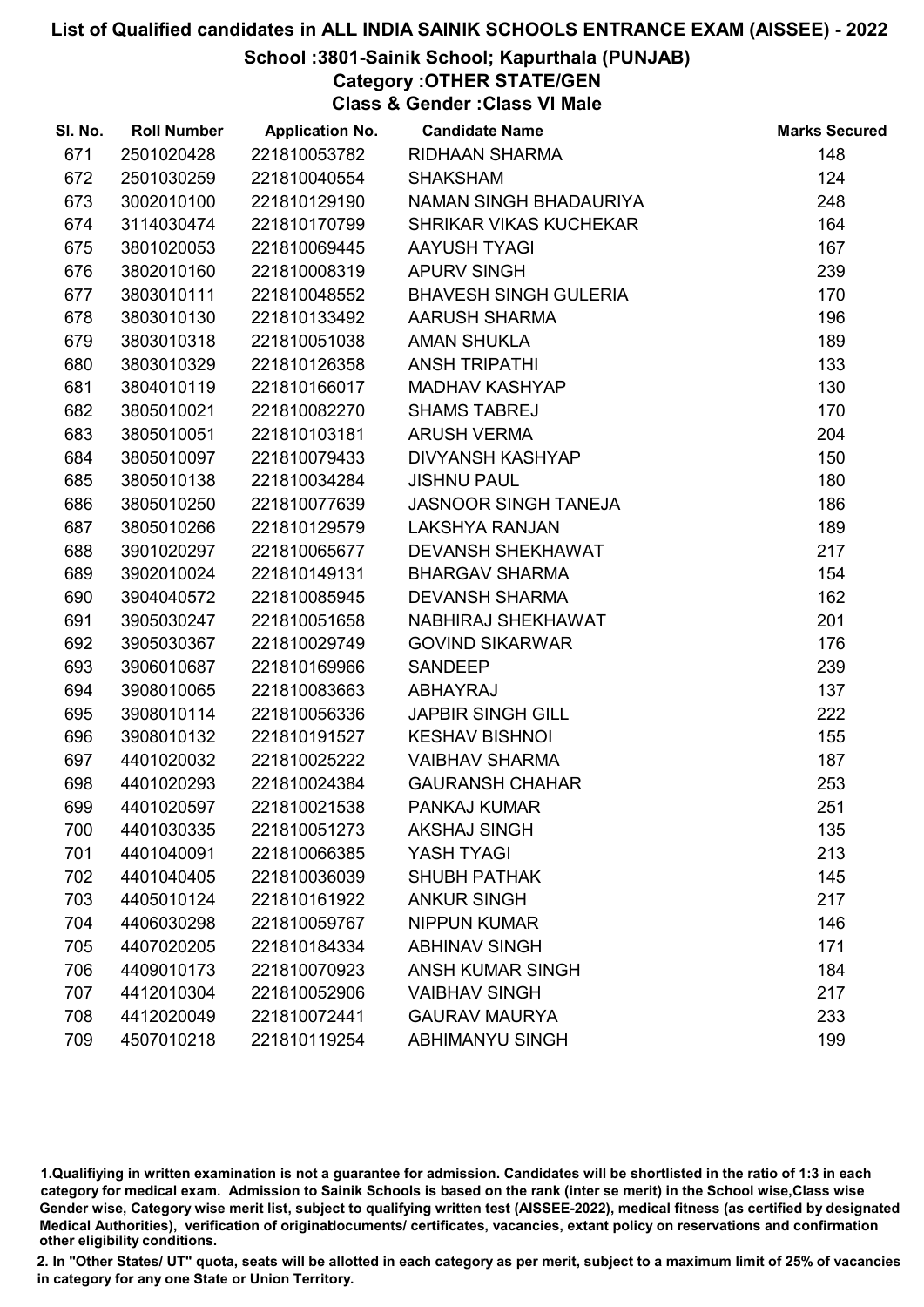## School :3801-Sainik School; Kapurthala (PUNJAB)

Category :HOME STATE/SC

Class & Gender :Class VI Female

| SI. No. | <b>Roll Number</b> | <b>Application No.</b> | <b>Candidate Name</b>     |           | <b>Marks Secured</b> |
|---------|--------------------|------------------------|---------------------------|-----------|----------------------|
| 710     | 1101010019         | 221810101217           | SIMRANPREET KAUR          |           | 99                   |
| 711     | 2301010084         | 221810146470           | <b>ASHVIN KAUR</b>        |           | 96                   |
| 712     | 2301020129         | 221810110792           | <b>DILJAN KAUR</b>        |           | 242                  |
| 713     | 2301020452         | 221810026356           | <b>SHINE</b>              |           | 61                   |
| 714     | 2301020564         | 221810025087           | <b>ANGEL</b>              |           | 19                   |
| 715     | 3801010027         | 221810136930           | <b>ANMOLPREET KAUR</b>    | <b>AR</b> | 115                  |
| 716     | 3801010073         | 221810064771           | <b>JASMEET</b>            |           | 120                  |
| 717     | 3801010084         | 221810040691           | <b>ANANYA</b>             |           | 87                   |
| 718     | 3801010110         | 221810064652           | <b>BHAVISHA MIRZAPURI</b> |           | 137                  |
| 719     | 3801010149         | 221810088493           | <b>SEHAJTA</b>            |           | 145                  |
| 720     | 3801010159         | 221810084514           | <b>JASMEEN BHAGAT</b>     |           | 93                   |
| 721     | 3801010165         | 221810041024           | <b>VANSHIKA</b>           |           | 65                   |
| 722     | 3801020056         | 221810071955           | <b>ARPITA</b>             |           | 133                  |
| 723     | 3801020080         | 221810088336           | KANIKA BANOTRA            |           | 106                  |
| 724     | 3801020117         | 221810012327           | <b>MANPREET KAUR</b>      |           | 109                  |
| 725     | 3802010003         | 221810172537           | <b>GAGANDEEP KAUR</b>     |           | 144                  |
| 726     | 3802010106         | 221810131316           | <b>SAMDISHA</b>           |           | 134                  |
| 727     | 3802010117         | 221810039296           | <b>ABHIJOT KAUR</b>       |           | 126                  |
| 728     | 3802010159         | 221810069609           | PRABHNOOR KAUR            |           | 91                   |
| 729     | 3802010175         | 221810030669           | <b>NAVJOT KAUR</b>        |           | 73                   |
| 730     | 3802010183         | 221810187032           | <b>ADITI</b>              |           | 81                   |
| 731     | 3803010027         | 221810104350           | <b>MEHAK</b>              |           | 161                  |
| 732     | 3803010176         | 221810049644           | <b>KAVIKA KUMARI</b>      |           | 148                  |
| 733     | 3803010194         | 221810005015           | <b>STUTI SABHARWAL</b>    |           | 157                  |
| 734     | 3803010213         | 221810084175           | <b>JASMINE KAUR</b>       |           | 133                  |
| 735     | 3803010361         | 221810071229           | <b>ASHMEET KAUR</b>       |           | 113                  |
| 736     | 3804010011         | 221810145730           | <b>PARNEET KAUR</b>       |           | 112                  |
| 737     | 3804010107         | 221810182956           | <b>SIMRAN KAUR</b>        |           | 104                  |
| 738     | 3804010109         | 221810003766           | <b>KHUSHI</b>             |           | 97                   |
| 739     | 3804010111         | 221810002876           | <b>NAVDEEP KAUR</b>       |           | 141                  |
| 740     | 3804010160         | 221810080939           | <b>JASPREET KAUR</b>      |           | 119                  |
| 741     | 3805010007         | 221810146317           | <b>MONIKA</b>             |           | 120                  |
| 742     | 3805010069         | 221810014332           | <b>TARANPREET KAUR</b>    |           | 85                   |
| 743     | 3805010118         | 221810160414           | <b>SEEMA KAUR</b>         |           | 102                  |
| 744     | 3805010119         | 221810010814           | <b>JASNIT KAUR</b>        |           | 193                  |
| 745     | 3805010168         | 221810195766           | <b>KHUSHPREET KAUR</b>    |           | 91                   |
| 746     | 3805010174         | 221810043296           | <b>GURLEEN KAUR</b>       |           | 222                  |
| 747     | 3805010212         | 221810079597           | <b>MANMEET KAUR</b>       |           | 117                  |
| 748     | 3805010255         | 221810172449           | <b>ARSHNOOR KAUR</b>      |           | 154                  |
| 749     | 3905030041         | 221810040207           | <b>SHAMLI KOUSHAL</b>     |           | 203                  |
| 750     | 3908010106         | 221810018675           | KOMALPREET KAUR           |           | 91                   |

1.Qualifiying in written examination is not a guarantee for admission. Candidates will be shortlisted in the ratio of 1:3 in each category for medical exam. Admission to Sainik Schools is based on the rank (inter se merit) in the School wise,Class wise Gender wise, Category wise merit list, subject to qualifying written test (AISSEE-2022), medical fitness (as certified by designated Medical Authorities), verification of originablocuments/ certificates, vacancies, extant policy on reservations and confirmation other eligibility conditions.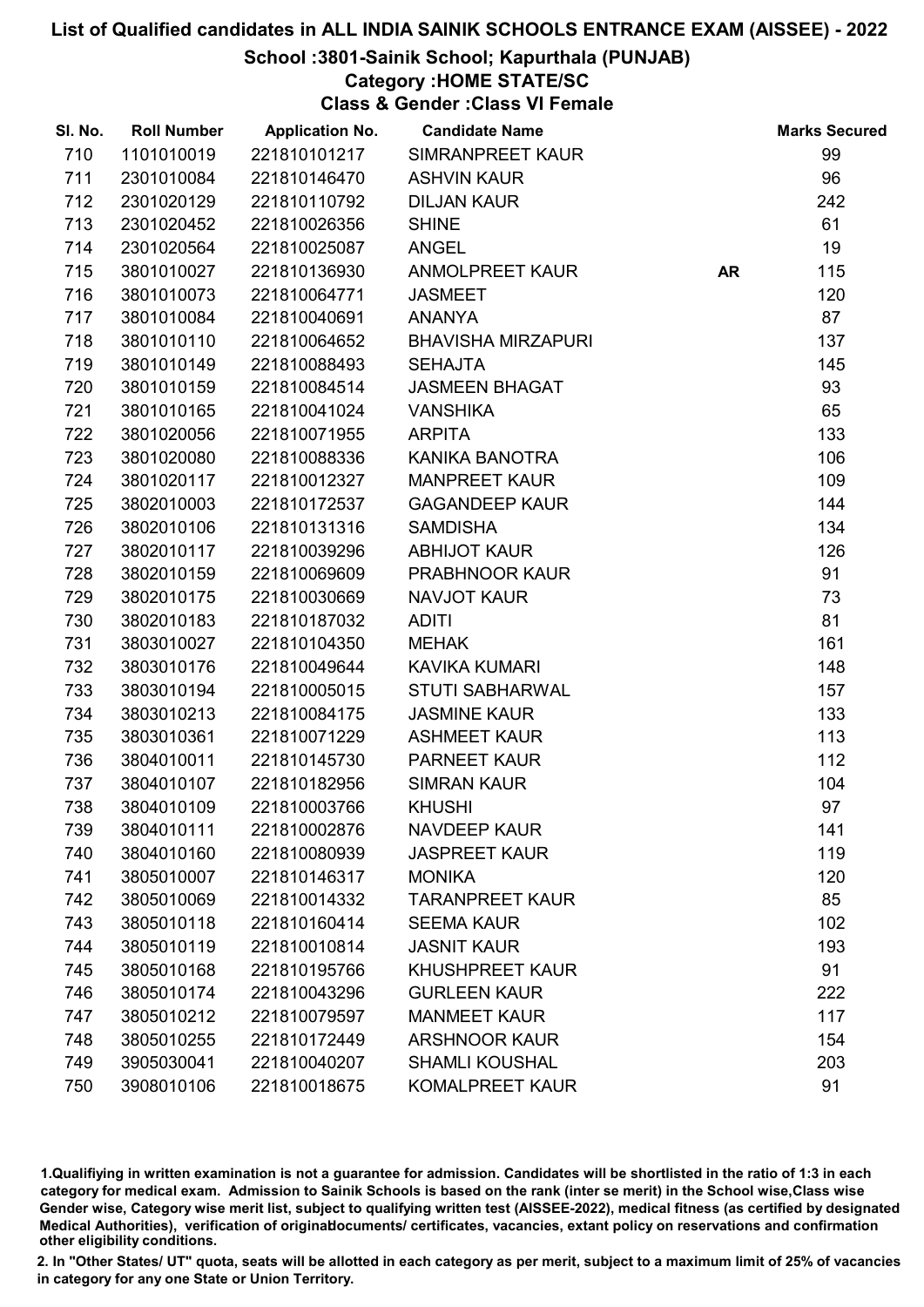## School :3801-Sainik School; Kapurthala (PUNJAB)

## Category :HOME STATE/OBC

Class & Gender :Class VI Female

| SI. No. | <b>Roll Number</b> | <b>Application No.</b> | <b>Candidate Name</b>    | <b>Marks Secured</b> |
|---------|--------------------|------------------------|--------------------------|----------------------|
| 751     | 2301010117         | 221810000690           | SANAYA YADAV             | 125                  |
| 752     | 2404010040         | 221810026970           | <b>MANNAT KAUR</b>       | 174                  |
| 753     | 2408020121         | 221810070437           | <b>DIVYANSHI KASHYAP</b> | 177                  |
| 754     | 2501040286         | 221810150427           | <b>NUHAR KOUNDAL</b>     | 164                  |
| 755     | 2502010058         | 221810066271           | <b>SUHANA MEHRA</b>      | 123                  |
| 756     | 3801020039         | 221810038715           | TAMANNA                  | 163                  |
| 757     | 3803010211         | 221810144465           | AGRIMA CHAUDHARY         | 132                  |
| 758     | 3803010330         | 221810003458           | SUHANA CHAPATIA          | 139                  |
| 759     | 3803010370         | 221810051149           | <b>RASHI</b>             | 166                  |
| 760     | 3804010067         | 221810036933           | KHUSHI GUPTA             | 125                  |
| 761     | 3804010172         | 221810160582           | <b>SAURBHI</b>           | 167                  |
| 762     | 3804010176         | 221810160195           | <b>BHAVNA</b>            | 201                  |
| 763     | 3805010040         | 221810055161           | <b>HARMANPREET KAUR</b>  | 185                  |
| 764     | 3805010142         | 221810187994           | <b>MANREET KAUR</b>      | 188                  |
| 765     | 3908010175         | 221810124589           | <b>MEHUL NIRANIA</b>     | 134                  |
| 766     | 4401010053         | 221810156940           | <b>SHIVANI</b>           | 222                  |

1.Qualifiying in written examination is not a guarantee for admission. Candidates will be shortlisted in the ratio of 1:3 in each category for medical exam. Admission to Sainik Schools is based on the rank (inter se merit) in the School wise,Class wise Gender wise, Category wise merit list, subject to qualifying written test (AISSEE-2022), medical fitness (as certified by designated Medical Authorities), verification of originablocuments/ certificates, vacancies, extant policy on reservations and confirmation other eligibility conditions.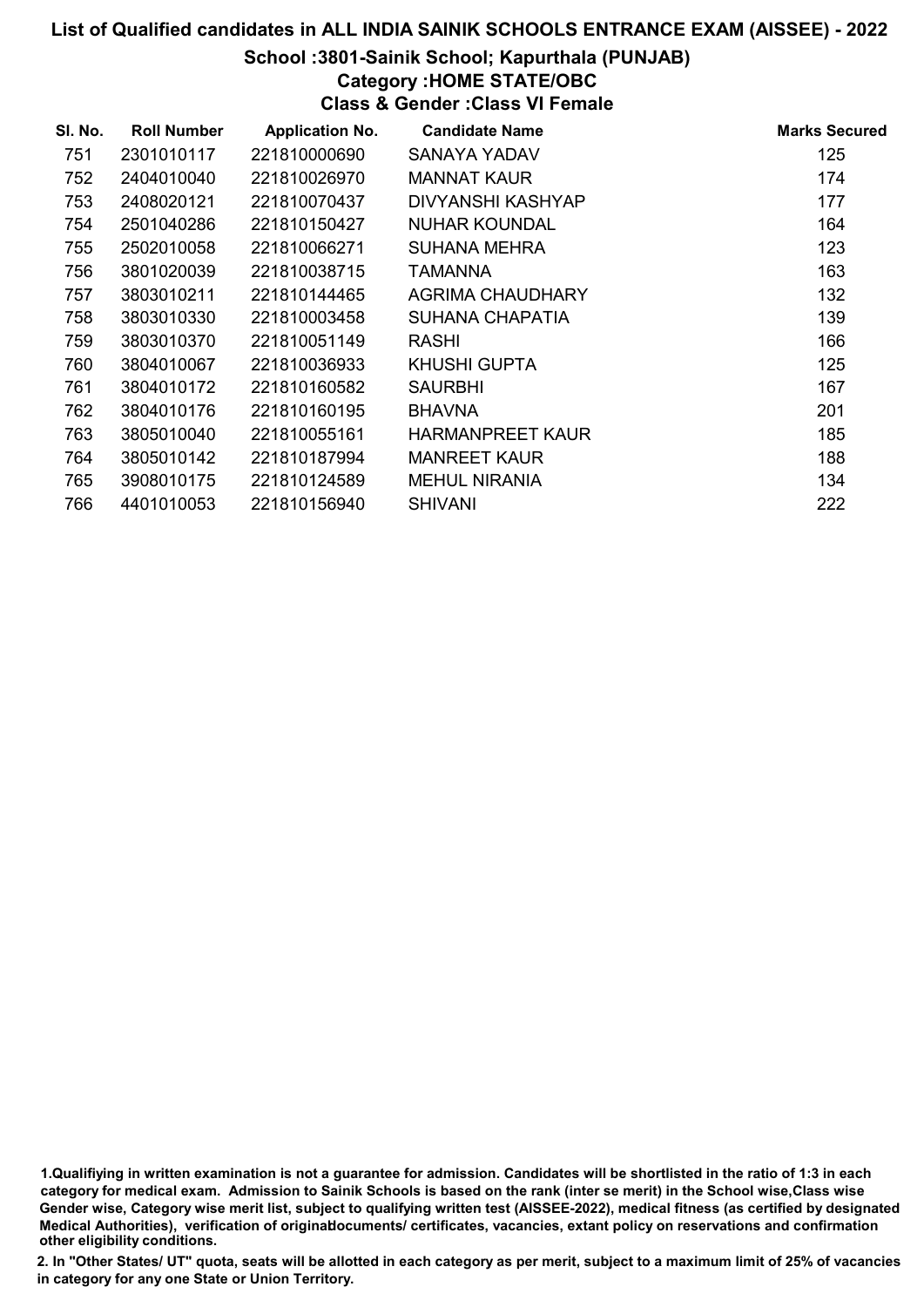### School :3801-Sainik School; Kapurthala (PUNJAB)

## Category :HOME STATE/DEF

Class & Gender :Class VI Female

| SI. No. | <b>Roll Number</b> | <b>Application No.</b> | <b>Candidate Name</b>       | <b>Marks Secured</b> |
|---------|--------------------|------------------------|-----------------------------|----------------------|
| 767     | 2301010017         | 221810071910           | YUVIKA JUGLAN               | 162                  |
| 768     | 2301020082         | 221810054052           | <b>ANVISHKA THAPA</b>       | 201                  |
| 769     | 2301020184         | 221810036063           | <b>PUNEET KAUR</b>          | 186                  |
| 770     | 3801010108         | 221810093942           | <b>ANUREET KAUR</b>         | 122                  |
| 771     | 3801010117         | 221810156092           | <b>LAVANIYA THAKUR</b>      | 129                  |
| 772     | 3801010154         | 221810163704           | <b>SONAM SHARMA</b>         | 204                  |
| 773     | 3801020087         | 221810051256           | DALJEET KAUR                | 127                  |
| 774     | 3801020127         | 221810056537           | <b>SUMYRA</b>               | 230                  |
| 775     | 3802010007         | 221810120800           | <b>HARKIRAT KAUR</b>        | 147                  |
| 776     | 3802010095         | 221810160575           | <b>KIRANJOT KAUR</b>        | 132                  |
| 777     | 3802010151         | 221810016468           | NAVREET KAUR                | 130                  |
| 778     | 3803010014         | 221810021230           | <b>TRISHI</b>               | 153                  |
| 779     | 3803010082         | 221810051381           | AKSHRA RANA                 | 121                  |
| 780     | 3803010165         | 221810064804           | <b>JAISMEEN KAUR</b>        | 135                  |
| 781     | 3803010225         | 221810022606           | <b>AVNEET KAUR</b>          | 154                  |
| 782     | 3803010288         | 221810017947           | <b>JASLEEN KAUR WARAICH</b> | 221                  |
| 783     | 3804010025         | 221810019001           | RIDHIKA RANA                | 127                  |
| 784     | 3804010039         | 221810007861           | <b>AVINEET KAUR</b>         | 132                  |
| 785     | 3805010260         | 221810022259           | <b>KHUSHMEET KAUR</b>       | 130                  |
| 786     | 4401040004         | 221810097994           | <b>SAMRIDHI</b>             | 134                  |
| 787     | 4604010032         | 221810142400           | KHUSHMAN DEEP KAUR          | 121                  |

<sup>1.</sup>Qualifiying in written examination is not a guarantee for admission. Candidates will be shortlisted in the ratio of 1:3 in each category for medical exam. Admission to Sainik Schools is based on the rank (inter se merit) in the School wise,Class wise Gender wise, Category wise merit list, subject to qualifying written test (AISSEE-2022), medical fitness (as certified by designated Medical Authorities), verification of originablocuments/ certificates, vacancies, extant policy on reservations and confirmation other eligibility conditions.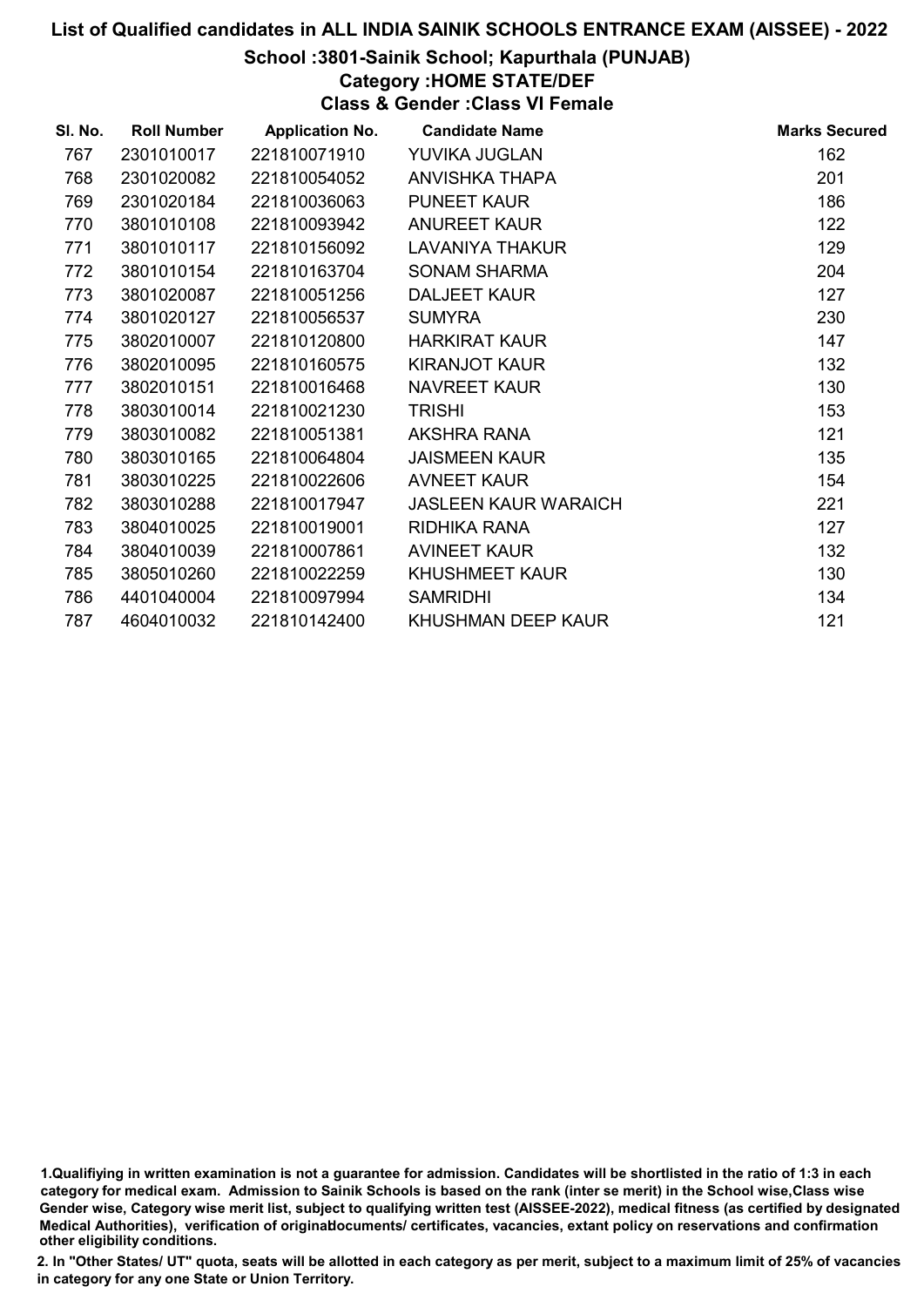## School :3801-Sainik School; Kapurthala (PUNJAB)

## Category :HOME STATE/GEN

Class & Gender :Class VI Female

| SI. No. | <b>Roll Number</b> | <b>Application No.</b> | <b>Candidate Name</b>   | <b>Marks Secured</b> |
|---------|--------------------|------------------------|-------------------------|----------------------|
| 788     | 2001050915         | 221810162626           | <b>ANANYA THAKUR</b>    | 155                  |
| 789     | 2301020626         | 221810080338           | <b>ALISHA SHARMA</b>    | 133                  |
| 790     | 2408010067         | 221810017851           | <b>KRITIKA SHARMA</b>   | 129                  |
| 791     | 2408010215         | 221810135854           | SIMARPREET KAUR         | 133                  |
| 792     | 2408020045         | 221810049565           | <b>ARSHITA SHARMA</b>   | 156                  |
| 793     | 3801010007         | 221810095100           | <b>AASTHA SAINI</b>     | 138                  |
| 794     | 3801010008         | 221810146500           | PRACHI SHARMA           | 129                  |
| 795     | 3801010018         | 221810070720           | <b>DIVITA DEVI</b>      | 149                  |
| 796     | 3801010052         | 221810096321           | <b>CHAHAT</b>           | 187                  |
| 797     | 3801020047         | 221810069535           | NIVEDITA THAKUR         | 141                  |
| 798     | 3801020059         | 221810150965           | <b>GURLEEN KAUR</b>     | 120                  |
| 799     | 3801020119         | 221810130527           | <b>SHUBLEEN KAUR</b>    | 125                  |
| 800     | 3801020191         | 221810087788           | <b>AKSHITA</b>          | 130                  |
| 801     | 3801020194         | 221810020298           | <b>EKAMPREET KAUR</b>   | 201                  |
| 802     | 3802010009         | 221810072320           | <b>GURLEEN KAUR</b>     | 131                  |
| 803     | 3802010157         | 221810021698           | <b>EKNOOR KAUR BRAR</b> | 166                  |
| 804     | 3803010002         | 221810150803           | <b>SAMREEN KAUR</b>     | 143                  |
| 805     | 3803010004         | 221810045018           | <b>OSHIN</b>            | 244                  |
| 806     | 3803010020         | 221810174340           | <b>RIDHIMA</b>          | 126                  |
| 807     | 3803010021         | 221810021640           | <b>ANUREET KAUR</b>     | 132                  |
| 808     | 3803010069         | 221810074361           | <b>BHAVYA</b>           | 156                  |
| 809     | 3803010078         | 221810027571           | KINJAL DADWAL           | 133                  |
| 810     | 3803010085         | 221810046391           | <b>TANISHKA</b>         | 145                  |
| 811     | 3803010158         | 221810052783           | <b>KANCHAN SHARMA</b>   | 179                  |
| 812     | 3803010163         | 221810073304           | <b>SIMRANJOT KAUR</b>   | 136                  |
| 813     | 3803010170         | 221810122724           | <b>SHRUTI</b>           | 211                  |
| 814     | 3803010205         | 221810007345           | <b>DRISHTI MAINI</b>    | 130                  |
| 815     | 3803010244         | 221810044366           | <b>OAS JARYAL</b>       | 203                  |
| 816     | 3803010295         | 221810144577           | <b>PAHULPREET KAUR</b>  | 162                  |
| 817     | 3803010380         | 221810058479           | <b>AMRITPREET KAUR</b>  | 127                  |
| 818     | 3804010012         | 221810145040           | <b>RIDHIMA THAKUR</b>   | 138                  |
| 819     | 3804010013         | 221810160440           | <b>SANCHI AGGARWAL</b>  | 198                  |
| 820     | 3804010057         | 221810077362           | <b>AISHI MANOCHA</b>    | 162                  |
| 821     | 3804010064         | 221810019703           | <b>AYUSHI GARG</b>      | 200                  |
| 822     | 3804010075         | 221810111324           | <b>RAGHVI</b>           | 211                  |
| 823     | 3804010092         | 221810132755           | <b>SEERAT KANWAR</b>    | 157                  |
| 824     | 3804010104         | 221810082046           | <b>ANAYA AGGARWAL</b>   | 232                  |
| 825     | 3804010128         | 221810081547           | <b>SIMRAN KHEHRA</b>    | 217                  |
| 826     | 3804010134         | 221810007457           | PRARTHNA POKHRIYAL      | 182                  |
| 827     | 3805010015         | 221810177640           | <b>SANCHITA RANA</b>    | 221                  |
| 828     | 3805010095         | 221810149033           | <b>PRACHI</b>           | 134                  |
| 829     | 3805010233         | 221810033678           | NATASHA SHARDA          | 151                  |
| 830     | 3805010249         | 221810079729           | <b>NAVYA</b>            | 127                  |

1.Qualifiying in written examination is not a guarantee for admission. Candidates will be shortlisted in the ratio of 1:3 in each category for medical exam. Admission to Sainik Schools is based on the rank (inter se merit) in the School wise,Class wise Gender wise, Category wise merit list, subject to qualifying written test (AISSEE-2022), medical fitness (as certified by designated Medical Authorities), verification of originablocuments/ certificates, vacancies, extant policy on reservations and confirmation other eligibility conditions.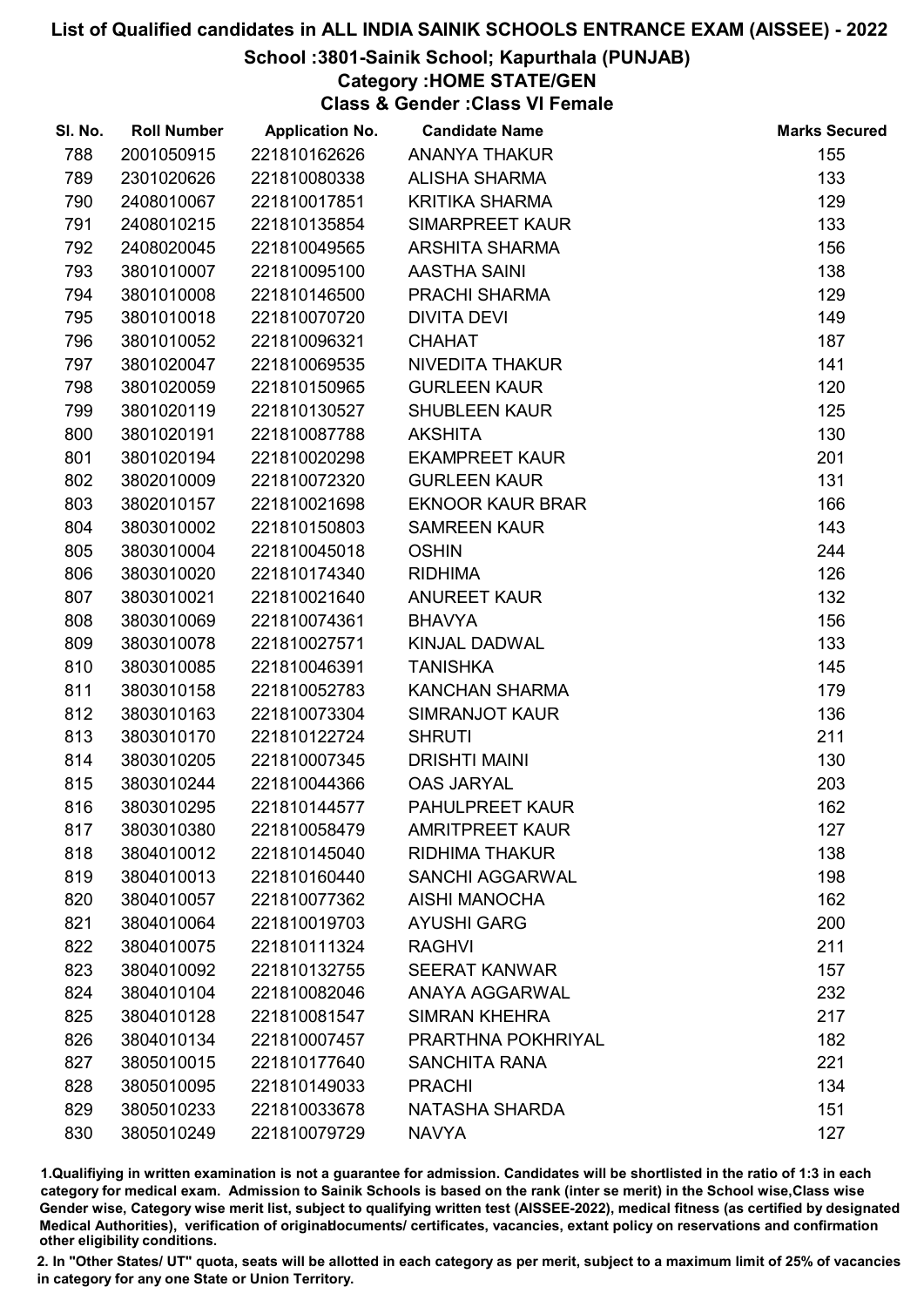## School :3801-Sainik School; Kapurthala (PUNJAB)

## Category :HOME STATE/GEN

Class & Gender :Class VI Female

| SI. No. | <b>Roll Number</b> | <b>Application No.</b> | <b>Candidate Name</b>  | <b>Marks Secured</b> |
|---------|--------------------|------------------------|------------------------|----------------------|
|         | 3805010268         | 221810085189           | <b>THARISHA MITTAL</b> | 244                  |

1.Qualifiying in written examination is not a guarantee for admission. Candidates will be shortlisted in the ratio of 1:3 in each category for medical exam. Admission to Sainik Schools is based on the rank (inter se merit) in the School wise,Class wise Gender wise, Category wise merit list, subject to qualifying written test (AISSEE-2022), medical fitness (as certified by designated Medical Authorities), verification of originablocuments/ certificates, vacancies, extant policy on reservations and confirmation other eligibility conditions.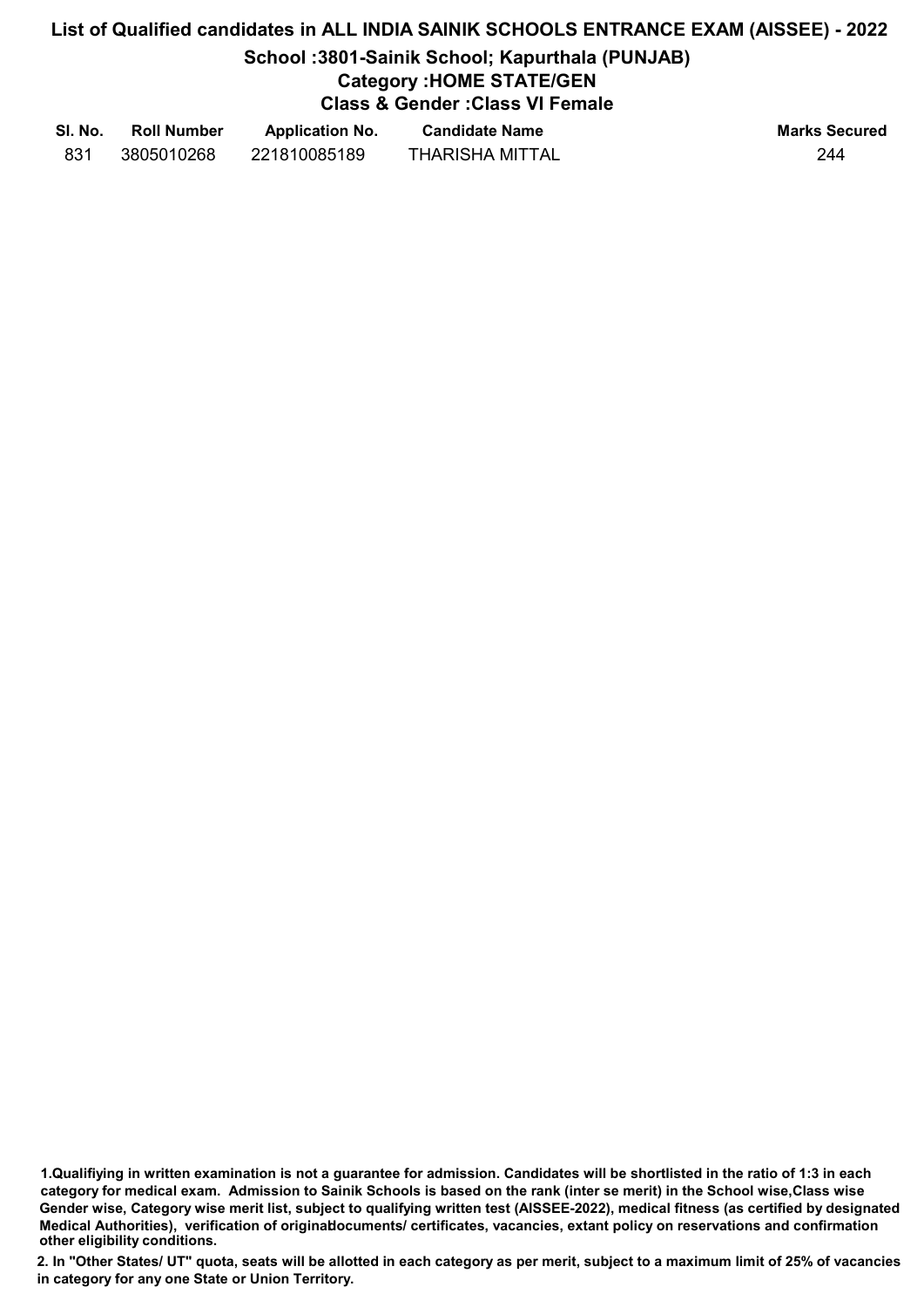# List of Qualified candidates in ALL INDIA SAINIK SCHOOLS ENTRANCE EXAM (AISSEE) - 2022 School :3801-Sainik School; Kapurthala (PUNJAB) Category :OTHER STATE/SC Class & Gender :Class VI Female

| SI. No. | <b>Roll Number</b> | <b>Application No.</b> | <b>Candidate Name</b> | <b>Marks Secured</b> |
|---------|--------------------|------------------------|-----------------------|----------------------|
| 832     | 2001060749         | 221810139019           | <b>NAVYA</b>          | 70                   |
| 833     | 3802010070         | 221810106104           | SANAVI KARVE          | 111                  |
| 834     | 3803010237         | 221810043926           | MANSVI DAYAMA         | 90                   |
| 835     | 4401040303         | 221810027628           | <b>ISHITA</b>         | 127                  |
| 836     | 4412020515         | 221810145629           | <b>HARSHITA</b>       | 195                  |

<sup>1.</sup>Qualifiying in written examination is not a guarantee for admission. Candidates will be shortlisted in the ratio of 1:3 in each category for medical exam. Admission to Sainik Schools is based on the rank (inter se merit) in the School wise,Class wise Gender wise, Category wise merit list, subject to qualifying written test (AISSEE-2022), medical fitness (as certified by designated Medical Authorities), verification of originablocuments/ certificates, vacancies, extant policy on reservations and confirmation other eligibility conditions.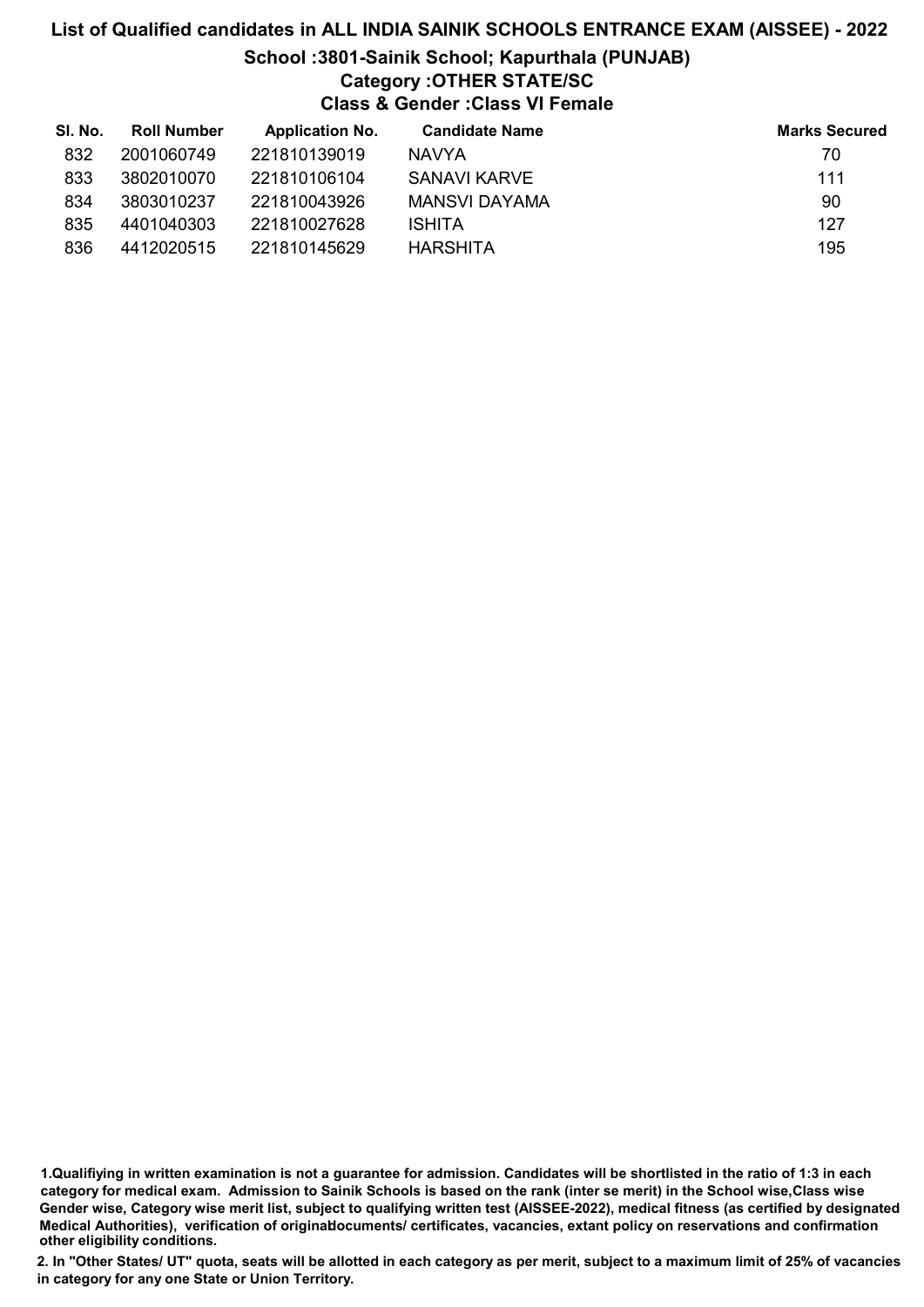## List of Qualified candidates in ALL INDIA SAINIK SCHOOLS ENTRANCE EXAM (AISSEE) - 2022 School :3801-Sainik School; Kapurthala (PUNJAB) Category :OTHER STATE/ST Class & Gender :Class VI Female

| SI. No. | <b>Roll Number</b> | <b>Application No.</b> | <b>Candidate Name</b>            | <b>Marks Secured</b> |
|---------|--------------------|------------------------|----------------------------------|----------------------|
| 837     | 2612010150         | 221810006493           | <b>GILANI MUKADDAS SHIFFATEY</b> | 148                  |
| 838     | 3803010286         | 221810102847           | DIVYANSHI SHARMA                 | 97                   |
| 839     | 3803010355         | 221810014209           | PRAGATI MEENA                    | 98                   |
| 840     | 3903020192         | 221810149465           | <b>PAYAL</b>                     | 102                  |
| 841     | 4701010074         | 221810097015           | <b>JIGMAT DEACHEN</b>            | 87                   |

<sup>1.</sup>Qualifiying in written examination is not a guarantee for admission. Candidates will be shortlisted in the ratio of 1:3 in each category for medical exam. Admission to Sainik Schools is based on the rank (inter se merit) in the School wise,Class wise Gender wise, Category wise merit list, subject to qualifying written test (AISSEE-2022), medical fitness (as certified by designated Medical Authorities), verification of originablocuments/ certificates, vacancies, extant policy on reservations and confirmation other eligibility conditions.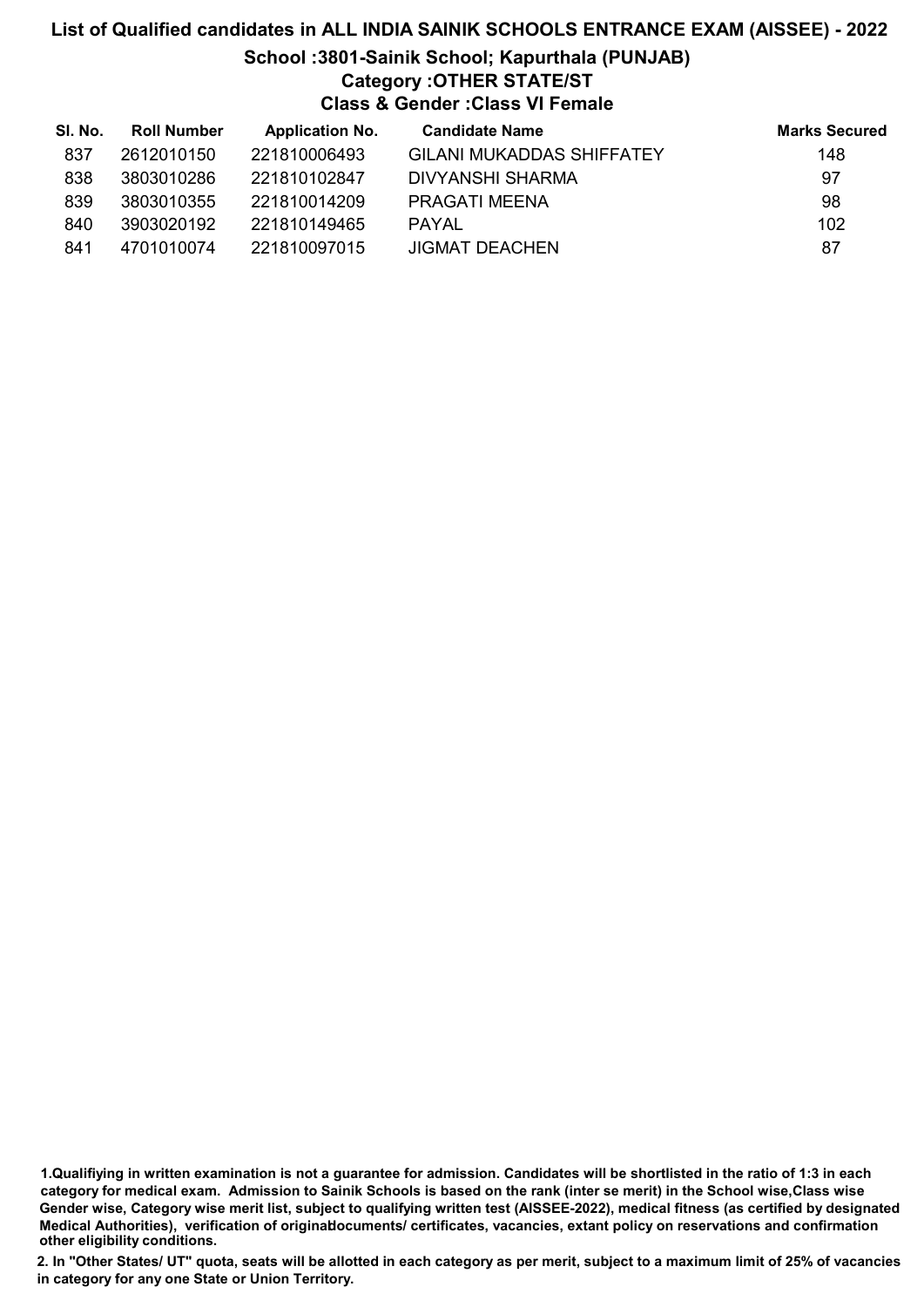## School :3801-Sainik School; Kapurthala (PUNJAB)

## Category :OTHER STATE/OBC

Class & Gender :Class VI Female

| SI. No. | <b>Roll Number</b> | <b>Application No.</b> | <b>Candidate Name</b>  | <b>Marks Secured</b> |
|---------|--------------------|------------------------|------------------------|----------------------|
| 842     | 1506010144         | 221810170833           | PRIYA KUMARI           | 195                  |
| 843     | 1506010166         | 221810131763           | <b>ARPITA PAL</b>      | 149                  |
| 844     | 1511030294         | 221810079707           | <b>SONALI KUMARI</b>   | 224                  |
| 845     | 2001020109         | 221810042113           | <b>GAYTRI</b>          | 188                  |
| 846     | 2304030300         | 221810102581           | <b>PRACHI</b>          | 174                  |
| 847     | 3002020127         | 221810063483           | <b>KAJAL DHAKAR</b>    | 128                  |
| 848     | 3804010062         | 221810168392           | <b>ANGEL</b>           | 169                  |
| 849     | 3805010278         | 221810021181           | <b>BIPASHA PANCHAL</b> | 199                  |
| 850     | 3903020125         | 221810075963           | YOGITA AHIR            | 156                  |
| 851     | 3905040216         | 221810099422           | <b>KIRTI</b>           | 199                  |
| 852     | 3906010627         | 221810136144           | PALLAVI CHARAN         | 203                  |
| 853     | 4202020471         | 221810197474           | MANDA SATHWIKA         | 201                  |
| 854     | 4401010119         | 221810188311           | <b>ANNU</b>            | 176                  |
| 855     | 4401040149         | 221810081356           | SHREYA SINGH           | 216                  |
| 856     | 4405020181         | 221810150486           | TANU VERMA             | 198                  |
| 857     | 4406030339         | 221810083828           | KRATIKA                | 211                  |

1.Qualifiying in written examination is not a guarantee for admission. Candidates will be shortlisted in the ratio of 1:3 in each category for medical exam. Admission to Sainik Schools is based on the rank (inter se merit) in the School wise,Class wise Gender wise, Category wise merit list, subject to qualifying written test (AISSEE-2022), medical fitness (as certified by designated Medical Authorities), verification of originablocuments/ certificates, vacancies, extant policy on reservations and confirmation other eligibility conditions.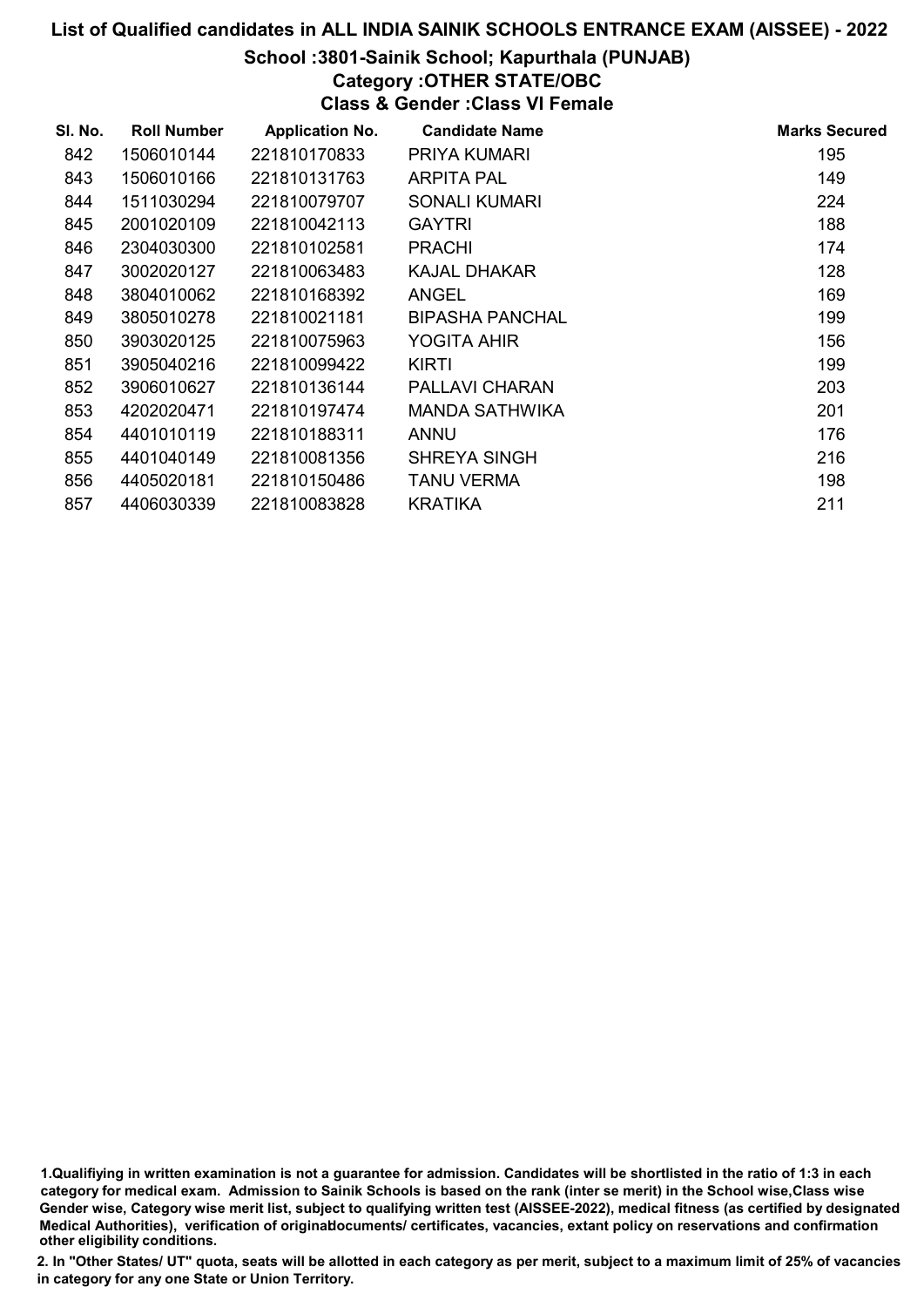# List of Qualified candidates in ALL INDIA SAINIK SCHOOLS ENTRANCE EXAM (AISSEE) - 2022 School :3801-Sainik School; Kapurthala (PUNJAB)

# Category :OTHER STATE/DEF

Class & Gender :Class VI Female

| SI. No. | <b>Roll Number</b> | <b>Application No.</b> | <b>Candidate Name</b> | <b>Marks Secured</b> |
|---------|--------------------|------------------------|-----------------------|----------------------|
| 858     | 1509040049         | 221810073356           | SOUMYA KUMARI SHARMA  | 127                  |
| 859     | 3803010098         | 221810048022           | SHREYA SINGH          | 190                  |
| 860     | 3905020334         | 221810128244           | <b>SHONAM</b>         | 235                  |
| 861     | 4411020234         | 221810181205           | ANSHIKA KUMARI        | 237                  |

1.Qualifiying in written examination is not a guarantee for admission. Candidates will be shortlisted in the ratio of 1:3 in each category for medical exam. Admission to Sainik Schools is based on the rank (inter se merit) in the School wise,Class wise Gender wise, Category wise merit list, subject to qualifying written test (AISSEE-2022), medical fitness (as certified by designated Medical Authorities), verification of originablocuments/ certificates, vacancies, extant policy on reservations and confirmation other eligibility conditions.